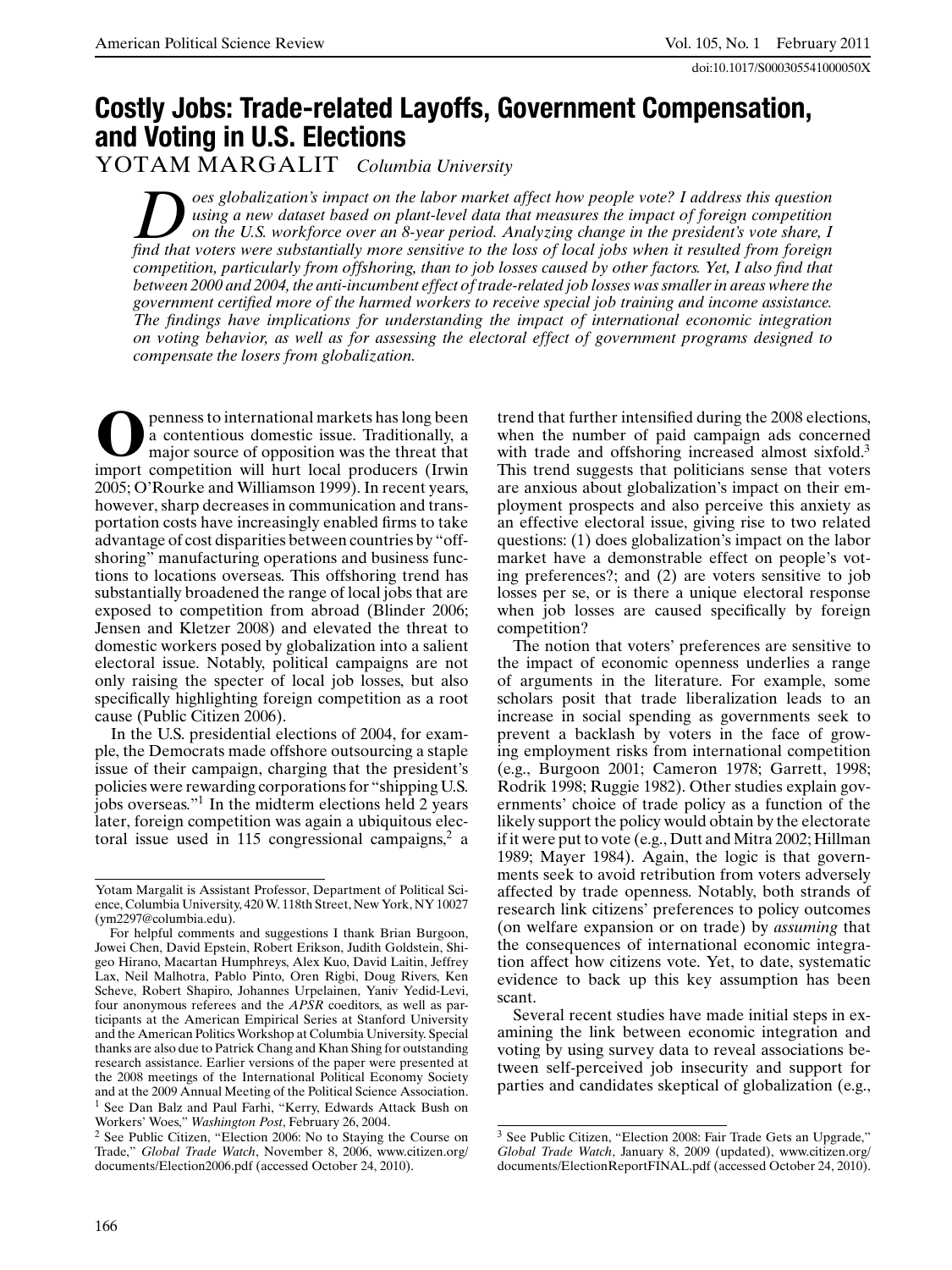Mughan, Bean, and McAllister 2003; Mughan and Lacy 2002). However, their reliance on observational survey data and the absence of objective measures of the labor market impact have made it difficult to establish a causal link between economic integration and voting outcomes. As a recent review of this literature concludes, there is a notable paucity of empirical evidence that globalization's consequences actually affect voting behavior (Kayser 2007).4

To explore the electoral consequences of globalization's labor market impact and address some of the key methodological issues hampering past research, I assembled a novel dataset based on plant-level data from the U.S. Department of Labor (DOL). This dataset includes every application made over an 8-year period (1996–2004) to the DOL's Trade Adjustment and Assistance (TAA) division to request compensation to workers whose employment was harmed by traderelated competition. I use these data to generate geographically detailed measures of the impact of various forms of trade openness on layoffs in each U.S. county. Matching these objective measures with electoral data, I exploit the variation over time and across geographic units to estimate the localized effect of trade-related job losses on vote choice. In addition, by incorporating data on the TAA's actual certification decisions, I also explore the link between government compensation schemes and the sensitivity of voters to the labor market consequences of globalization.

A central finding of this article is that trade-related job losses, predominantly those resulting from offshoring, have a significant negative effect on support for the incumbent that is above and beyond the "generic" electoral effect associated with local reduction in employment. This effect is found across multiple election cycles, under both Republican and Democratic presidents. Between 2000 and 2004, the electoral cost to the incumbent of a marginal job lost due to foreign competition was, on average, more than twice as large as the effect of a job loss resulting from other causes (e.g., domestic competition). I demonstrate that this effect holds across a wide range of specifications and cannot be explained by measurement issues or by the method used to account for employment changes in the county. I also test my identification strategy with a placebo specification and offer further evidence that the finding is not spurious.

I find that the overall national electoral effect of trade-related job losses in the 2004 elections was about a 0.2 percentage point drop in support for the incumbent, equivalent to the electoral effect of an increase of half a percentage point in counties' unemployment rates between the elections. Notably, my analysis suggests that this effect was probably offset by the electoral gains associated with trade's contribution to the national economy. Yet, I also find significant geographic variation in the electoral impact of job losses stemming from trade, whereby the president's support was almost unaffected in some areas but dropped by upward of 4 percentage points in the hardest hit counties. In Wisconsin, a state with 10 electoral votes, the electoral impact associated with job losses due to foreign competition was in fact larger than the swing needed to overturn the election's outcome. These findings suggest that the localized electoral impact of trade-related job losses, although modest at the national aggregate, could still have a significant influence on a government's trade agenda by potentially risking the president's chances in specific closely fought states or by threatening the electoral chances of some of the administration's allies in Congress, thus depriving the president's trade policy of crucial support in the legislature.

A final notable result is that during the first Bush Administration, the anti-incumbent effect of trade-related job losses was smaller in those counties where more of the harmed workers were made eligible to receive trade adjustment assistance from the government. This result ties into the ongoing debate over the policies needed to sustain public support for globalization (e.g., Kletzer 2001; Marcal 2001; Scheve and Slaughter 2007) and suggests that a government-funded compensatory scheme can do more than help workers readjust in the labor market. It can also serve as a political tool for politicians that want to advance trade liberalization but fear its electoral repercussions.

This article contributes to the literature on the political economy of trade (e.g., Hillman 1989; Hiscox 2002; Rogowski 1987) by estimating the electoral impact of a key political aspect of trade liberalization, namely, its effect on domestic job losses. It also adds to the literature on economic voting that holds that vote choice reflects citizens' retrospective assessment of the economic conditions (e.g., Kinder and Kiewiet 1979; Lewis-Beck and Stegmaier 2000). Indeed, economic voting models typically include employment as one of the factors that influence vote choice. The finding that layoffs due to foreign competition have a uniquely large electoral impact, particularly when caused by offshoring, demonstrates that vote choice is not responsive to all job losses in an equal fashion. Rather, the electoral effect varies as a function of the cause of the job loss, indicating that the retrospective assessments of voters are perhaps more discriminating than assumed in most models of economic voting.

The remainder of the article is organized as follows. The next section provides a theoretical overview and background. I then explain the empirical strategy, describe the data, and review the main measurement issues. The results of the analysis ensue. I begin by examining the impact of trade-related job losses on voting. Next, I explore the political implications of the finding by focusing on the differential effects of offshoring and on the electoral impact of government compensation for trade-affected workers. The final section investigates the mechanism underlying the unique electoral response to trade-related job losses.

<sup>&</sup>lt;sup>4</sup> In a review of the literature dealing with globalization's impact on domestic politics, Kayser notes that "The sheer volume of literature in this area has made it easy to overlook an important fact: Very little of it addresses the effect of economic globalization on actual politics, understood more narrowly as electoral politics" (341).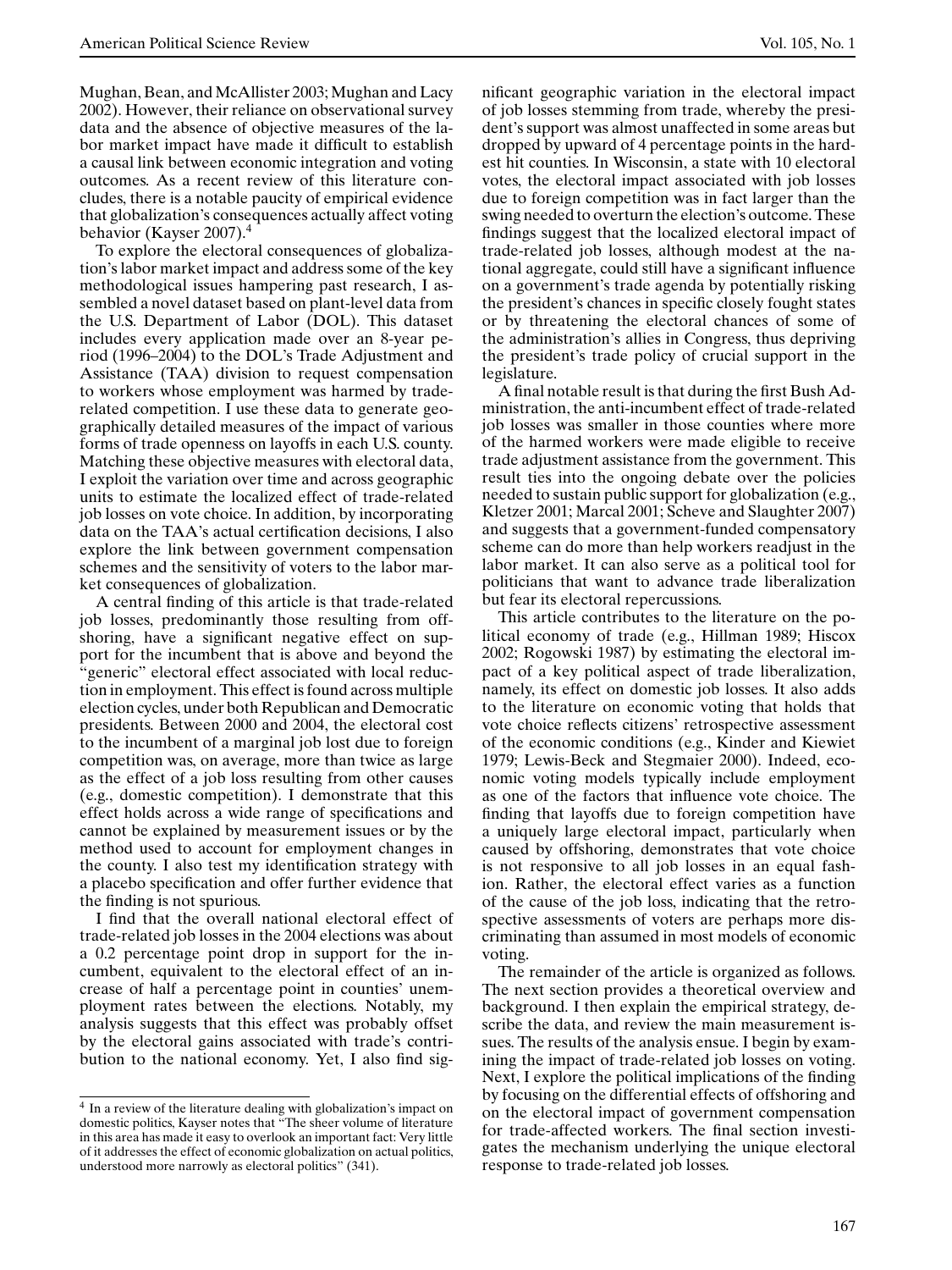#### **THEORETICAL OVERVIEW AND BACKGROUND**

A large body of research examines how the distributive consequences of globalization, particularly its impacts on the labor market, affect various political outcomes. For example, some scholars attribute the growth in social spending to a shift in the public's preferences on welfare policy wrought by economic openness (e.g., Burgoon 2001; Cameron 1978; Rodrik 1998). Others assign an important role to the preferences of the constituents in shaping the policy positions that elected officials take on trade (e.g., Dutt and Mitra 2002; Mayer 1984; Milner and Kubota 2005). These studies rely on the assumption that citizens will electorally punish candidates that ignore these preferences induced by economic openness. Yet, as noted, very little empirical evidence has been put forward to date to establish this key assumption.

For trade openness to have such an effect on voting behavior, two conditions must be met: (1) voters need to be able to make a connection between trade openness and its impact on their well-being, and (2) the impact needs to be sufficiently meaningful to influence their voting preferences. So far, the empirical literature has predominantly offered evidence on the first condition. By examining individual-level survey data, a number of studies find that people's preferences on trade policy correlate with the labor market consequences of trade (e.g., Mayda and Rodrik 2005; Scheve and Slaughter 2001). Baker (2005) offers cross-national evidence that people's attitudes on trade policy reflect the effect of trade not only on employment, but also on consumption options. Taken together, these empirical regularities suggest that people do make a connection between openness to trade and its impact on their material well-being.

However, evidence on the second condition (i.e., on the electoral consequences of openness) is a lot more tentative. In fact, some studies argue that if governments are perceived by voters to be constrained by the international market, economic integration may decrease the prevalence of economic voting (Hellwig 2001; Hellwig and Samuels 2007). Yet, other findings in the literature point to several reasons why jobs lost due to economic openness might bring about a uniquely *strong* electoral response.<sup>5</sup>

*An Emerging Threat.* Offshoring, particularly in the services sector, is a relatively new phenomenon that is predicted to accelerate dramatically over the next two decades. As Blinder (2006) notes, "We have so far barely seen the tip of the offshoring iceberg, the eventual dimensions of which may be staggering" (114). According to his estimates, "offshoring encompasses between 22% and 29% of all the jobs in the 2004 U.S. workforce, with the upper half of that range perhaps

more likely than the lower half" (Blinder 2009, 77). This implies that up to 38 million U.S. jobs could potentially be offshored in the coming years. Jensen and Kletzer (2008) estimate the figure to range between 15 million and 20 million jobs, still a sizable portion of the U.S. labor force. In addition, offshoring could adversely affect workers whose jobs are not outsourced by suppressing wages of certain low-skilled sectors in large economies (Grossman and Rossi-Hansberg 2008). Voters may thus be more electorally sensitive to job losses that result from offshoring because it is perceived as an emerging threat to a broad segment of the population.<sup>6</sup>

*Intensity of Media Coverage.* The very visible nature of offshoring (i.e., of a local plant relocating its operations abroad) might be drawing greater media attention to instances of job losses due to this specific cause. Because the media has substantial influence over the issues that voters use to assess politicians (e.g., Iyengar and Kinder 1987; Miller and Krosnick 2000), more frequent reporting on job losses when caused by offshoring may bring about a stronger shift in citizens' vote choice in localities hurt by this form of foreign competition.

*Severity of Consequences.* Empirical analyses show that displaced workers in import-competing manufacturing are on average older and less educated, tend to suffer lower reemployment rates, and experience more sizable earning losses postplacement than the average displaced worker in the non–manufacturing sector (Kletzer 2001, 2004).<sup>7</sup> Voters in communities hurt by trade might therefore be more electorally responsive because the consequences of trade-related job displacements on the workers and their families are more damaging in objective terms.

*Clarity of Responsibility.* Voters tend to punish elected officials for adverse outcomes in conditions when assignment of responsibility is clearer (e.g., Powell 2000; Powell and Witten 1993).<sup>8</sup> If job losses due to trade are perceived by the electorate as a direct outcome of government policy (e.g., due to the signing of a trade agreement), then people's vote choice might be more affected than when the cause of the job loss is less clear.

*Economic Nationalism and Ethnocentricism.* A number of studies find a close empirical relationship

<sup>5</sup> Of course, one must keep in mind that the aggregate number of jobs in an economy is primarily a function of the size of the labor force. Therefore, when discussing trade-related job losses, the issue is not a decrease in the aggregate number of jobs in the economy but rather a change in the sectoral composition of employment.

<sup>6</sup> Furthermore, even if voters themselves are shielded from the threat of offshoring but perceive it as detrimental to the broader U.S. labor force, sociotropic concerns may also heighten voter responsiveness in the face of trade-related job losses (e.g., Feldman 1982; Sears and Funk 1990).

 $<sup>7</sup>$  The experiences of workers that lost their job due to trade-related</sup> competition are quite similar to those of workers in the nontradeable manufacturing sector.

<sup>8</sup> The argument about clarity of responsibility typically centers on the political context (e.g., the electoral system in place). Yet, it is also likely to apply to the extent to which voters can attribute a specific outcome to government policy.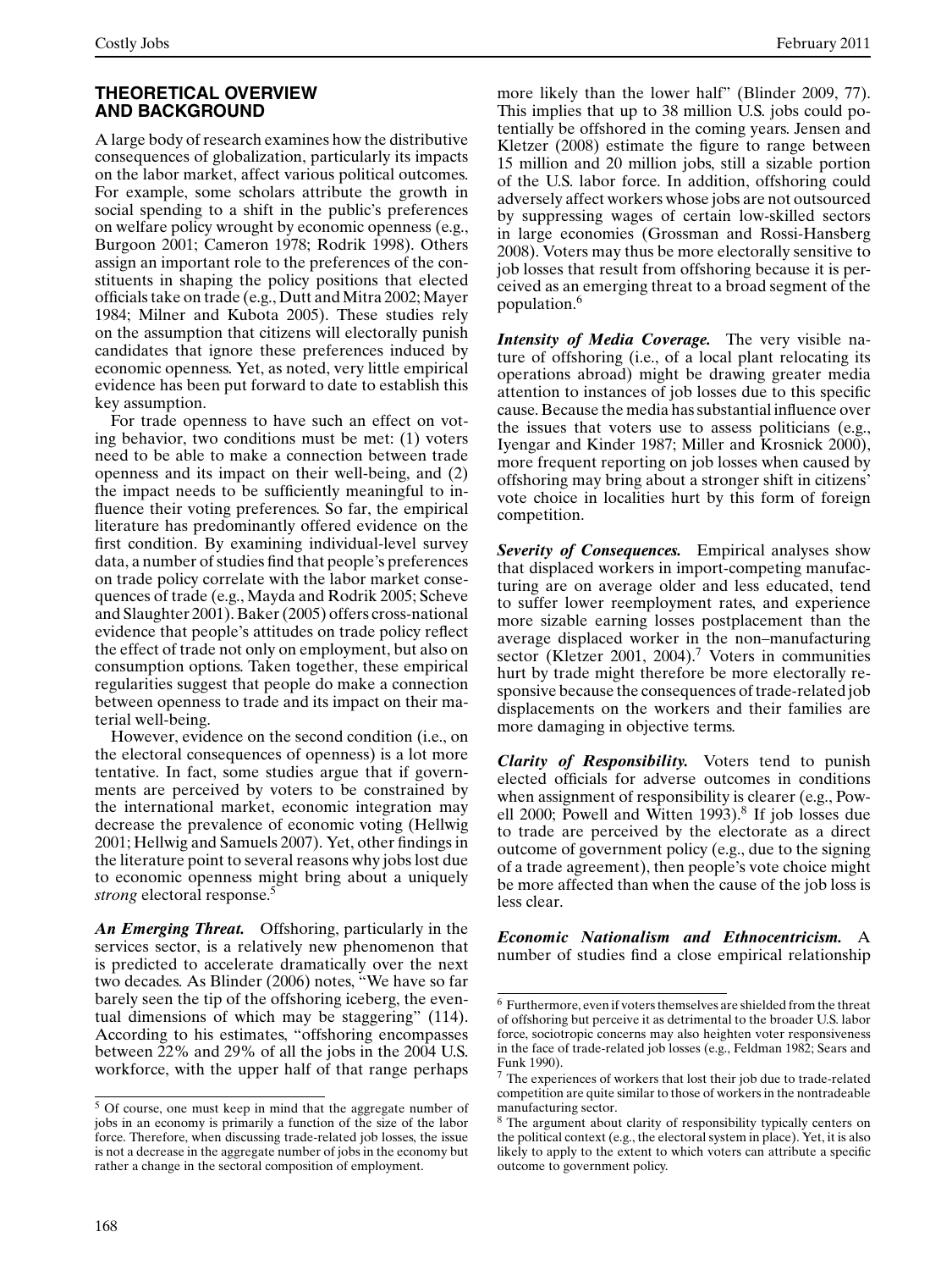between opposition to trade openness and nationalist and ethnocentric sentiments (e.g., Mansfield and Mutz 2009; Margalit 2006; O'Rourke and Sinnott 2001). If a perception that foreigners are taking away "our jobs" is stirring such sentiments, then trade-related job losses may instigate a strong electoral backlash. Lou Dobbs' "Exporting America," a television series dedicated to exposing local businesses that are "sending American jobs overseas," is a prominent example of this sentiment.

These different factors suggest that the adverse labor market effects of economic openness, particularly those resulting from offshoring, may generate a strong electoral response. Indeed, several studies offer surveybased evidence that the consequences of economic openness are associated with shifts in voting preferences. Mughan and Lacy (2002) use survey data of U.S. voters from the 1996 presidential elections to show that Americans that reported higher levels of job insecurity were more likely to vote for the third-party candidate Ross Perot. They attribute this vote choice to Perot's opposition to the North American Free Trade Agreement (NAFTA) and his appeal to the "widespread sense of job insecurity rooted in the perception that free trade *...* was depleting the stock of good jobs for Americans" (515). Mughan, Bean, and McAllister (2003) study voting in the 1998 Australian general elections and find that a sense of personal job insecurity increased support for restrictionist immigration policies, which in turn led to a higher probability of voting for the populist One Nation Party. In a similar vein, Walter (2010) uses survey data from Switzerland to show that employment in a sector exposed to competition from overseas (a proxy for globalization-induced job insecurity) was associated with greater support for welfare expansion, which in turn increased the probability of voting for the Social Democratic Party.

These studies make headway by offering evidence that links economic openness, job insecurity, and shifts in voting preferences. Although certainly plausible, the evidence put forward is either indirect or based on survey data that have significant limitations. In particular, most studies (with the exception of Walter) rely solely on respondents' self-assessments of job insecurity and are therefore vulnerable to the possibility that survey respondents are rationalizing their vote choice ex post: After voting for a party that made a certain issue salient, respondents may seek to "justify" their vote choice by reporting that issue (in this case, job insecurity) as a major concern. A second and more serious limitation is that in using only cross-sectional survey data without temporal or spatial variation, these observational studies are constrained from identifying a causal effect.

In this article, I offer new evidence that helps address the deficiencies described previously and sheds new light on the link between globalization's labor market impact and vote choice. I study the effect of trade-related job losses on voting in U.S. presidential elections between 1996 and 2004. During the latter election, a relatively new form of international trade, commonly referred to as offshoring or offshore outsourcing, became a central campaign theme.<sup>9</sup> It rose to national prominence following a statement in the 2004 Economic Report of the President, which asserted that "When a good or a service is produced more cheaply abroad, it makes more sense to import it than to make or provide it domestically" (229). Seizing on this statement, Senator Kerry criticized the president as being intent on "export[ing] more of our jobs overseas" and introduced new legislation that proposed to eliminate the deferral of corporate tax on some overseas earnings of U.S. multinationals. Soon after, the president responded by warning of "politicians in Washington" whose response is to "build a wall around this country and to isolate America from the rest of the world."<sup>10</sup> Figure 1 presents the monthly frequency of media reports that discuss either offshoring or international trade and its impact on jobs in five major news outlets. The graph illustrates the sharp spikes in the media's interest in offshoring during the year preceding the 2004 elections.<sup>11</sup>

Throughout the year preceding the elections, the threat posed by international competition to the U.S. workforce was a highly contentious topic. However, despite the Democrats' success in elevating the issue in the public debate, President Bush won the 2004 elections by a fairly comfortable margin of 2.4%. In the months immediately following the elections, offshoring and trade policy faded from the media spotlight. Whether the threat of foreign competition had an effect on vote choice remains open for debate. In the following sections, I explore this issue in some detail.

#### **EMPIRICAL STRATEGY**

Studying the electoral impact of trade openness poses a substantial empirical challenge. First and foremost, the difficulty lies in measuring the effect of trade openness on the voters. Simply assuming that all individuals with a certain skill set or that all those employed in a given industry were harmed by trade liberalization is grossly inaccurate.<sup>12</sup> As a way to address this measurement issue, I collected data from the DOL's TAA division, which is in charge of certifying workers hurt by trade-related competition to receive government compensation. This data cover every DOL review of job

 $9$  As Bhagwati, Panagariya, and Srinivasan (2004) note, although the two terms are not the same, they are often used interchangeably in the public discourse. The key aspect of "offshoring" is the movement of domestic production and related jobs overseas. "Offshore outsourcing" is a subset of the offshoring phenomenon; it refers only to cases in which domestic producers procure certain components of their product or aspects of their service from foreign-based suppliers, regardless of whether those suppliers are owned by the domestic producer.

<sup>&</sup>lt;sup>10</sup> See CNN.com, "Transcripts: Bush Addresses Employment Issues in Ohio," March 10, 2004, http://transcripts.cnn.com/ TRANSCRIPTS/0403/10/lol.02.html (accessed October 24, 2010).

<sup>&</sup>lt;sup>11</sup> Figure 1 is an extension of data presented in Mankiw and Swagel (2006). Note that the sharpest spike in the frequency of mentions of offshoring in the news occurred in February and March, immediately following the release of the ERP.

<sup>&</sup>lt;sup>12</sup> See Kletzer (2001) for a detailed discussion of the conceptual and empirical difficulties in the measurement of trade-related job losses.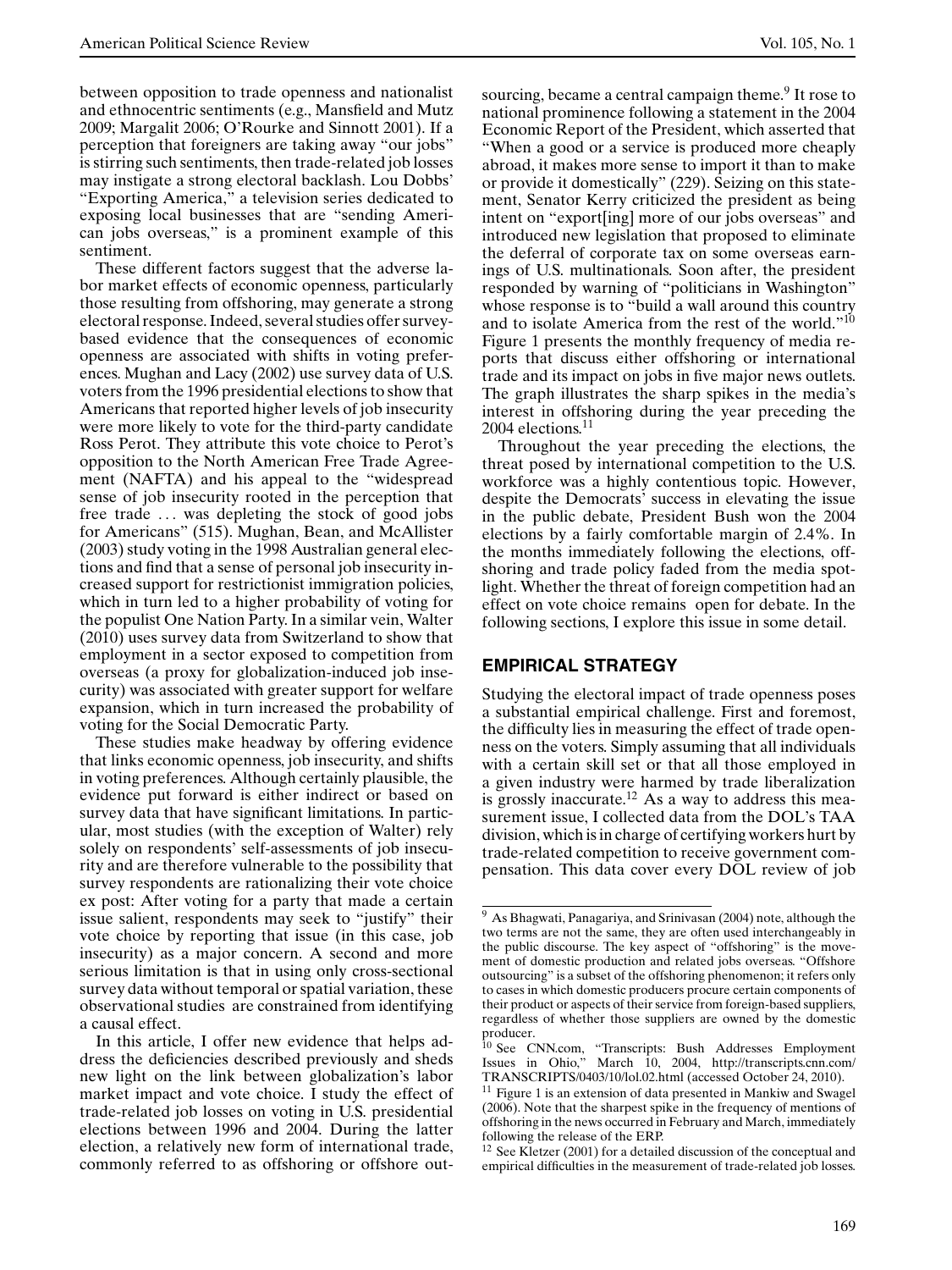

dislocations claimed to be a result of trade openness. With this detailed data, I generate measures for each U.S. county of the proportion of its workforce whose employment was hurt by trade-related competition. I then estimate the electoral effect of those job dislocations on the change in the president's vote share in each county between the two elections.

I begin the analysis by examining the shift between the 2000 and 2004 elections because data on the exact causes of the trade-related layoffs (e.g., imports, offshoring) was not collected during the previous election cycle (1996–2000). However, I also later incorporate data from the previous elections using a more aggregated measure of trade-related job losses.

By using the first difference in the president's vote share across the two elections as the dependent variable, the model is essentially controlling for any unobserved time-invariant, county-level characteristics that are correlated with support for the president. I estimate a linear model, where the main regression is

$$
(\Delta Bush \text{ Vote})_{i,04-00} = \alpha + X_i \beta + \gamma (\text{Trade Comp})_i
$$

$$
+ \theta_1 (\text{Unemp})_{i,04} + \theta_2 (\Delta \text{Unemp})_{i,04-03}
$$

$$
+ \theta_3 (\Delta \text{Unemp})_{i,04-00}, \tag{1}
$$

where *i* denotes the county, and  $X_i$  is a vector of covariates of county-level social, economic, and demographic characteristics. *Trade Comp* is the percent of workers hurt by trade-related competition as a share of the total county workforce. To test whether there is an electoral consequence to the fact that job dislocations are caused specifically by international competition, the model also controls for the level of unemployment in the county, as well as the change in unemployment rate in the year preceding the elections and in the 4-year period between the elections.<sup>13</sup> To ensure that the results are representative of the average voter, and because the precision of the county vote share decreases the smaller the number of votes, I weight the observations by the number of votes cast in the county in the 2000 elections.<sup>14</sup>

A few comments regarding the interpretation of the estimates and the limitations of my empirical approach are in order. First, by including controls for the county's employment level in 2004, as well as controlling for changes in employment in the years between elections, the value  $\gamma$  in Equation (1) should be interpreted as an estimate of the localized effect of the job dislocation resulting specifically from foreign competition, *not* as an estimate of the total electoral impact of the job dislocation itself. Second, this analysis estimates the localized electoral effect of trade-related losses using the within-county variation. This specification allows us to estimate the effect of additional trade-related job losses across counties, but it does not capture nationwide shifts in support for the incumbent due to trade's

<sup>&</sup>lt;sup>13</sup> In the Results section, I also test alternative measures of employment shifts in the county based on Mass Layoff Statistics (MLS) data from the Bureau of Labor Statistics.

<sup>&</sup>lt;sup>14</sup> The results are similar if I weight by the votes cast in 2004 or by the size of the population.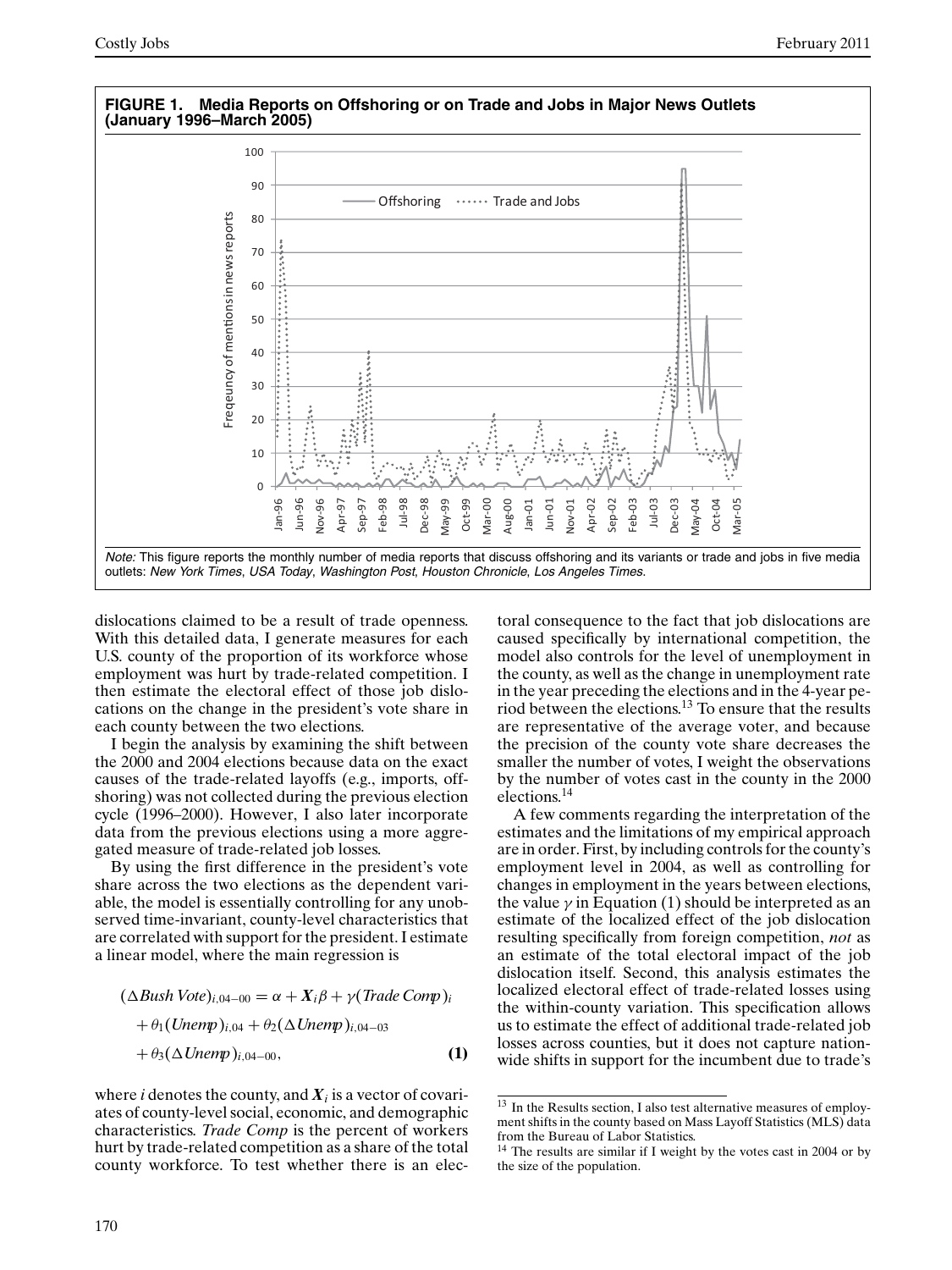impact on jobs. In the model, such a national time trend is captured in the constant term  $\alpha$  in Equation (1)]; however, one cannot distinguish the specific nationwide effect of trade openness from other national trends that shifted the electorate's preferences. Given that the nationwide impact of trade-related job losses on support for the incumbent is probably not positive, this analysis most likely provides a conservative estimate of the electoral effect of these job losses on the nationwide vote.

Third and finally, the analysis should not be seen as estimating the *total* impact of trade openness on voting. It could be, for example, that a county that experienced many trade-related job losses gained other jobs from trade-related investments, perhaps leading to a net gain of jobs. Moreover, trade openness has an impact on the overall state of the economy (e.g., by spurring growth), which in turn also affects voters' preferences. The findings of this analysis should therefore be interpreted as capturing the electoral impact of one aspect of trade, albeit a politically salient one, namely, the loss of local jobs.

#### **DATA AND MEASUREMENT**

The analysis covers all 3,111 U.S. counties on which complete voting data are available. The counties of Alaska are excluded because its electoral wards do not match the county boundaries. The voting data comes from the Congressional Quarterly's Voting and Elections Collection. Data on trade-related job losses are based on applications submitted to the TAA program in the DOL. Because the measure of trade-related job losses is central to all subsequent analyses, this section describes the TAA data in some detail.

#### **Trade Adjustment and Assistance Data**

The TAA program was established as part of the Trade Expansion Act in 1962, with the objective of providing reemployment services and benefits to workers whose employment was hurt by America's trading relations. By providing legislatures with a means to compensate constituents hurt by the signing of new free trade agreements, the TAA was seen as a useful political tool for helping pass legislation geared toward trade liberalization. To be eligible for TAA benefits, a worker must receive certification by the DOL confirming that certain requirements are met: (1) the worker's employer produces an article; and (2) the workers applying have been totally or partially laid off as a result of (a) import competition that led to decline in sales or production, (b) a shift in production to another country with which the United States has a trade agreement, or (c) due to loss of business as an upstream supplier or downstream producer for another company that is TAA certified.<sup>15</sup>

Each application, which requires at least three petitioners, refers to a group of workers at a specific location that produces a specific product for a specific company. Applications made to the TAA division are then reviewed by investigative teams at the DOL and, if found to have merit, are granted a TAA certification that provides the workers with eligibility to a range of benefits.<sup>16</sup> If the petition is certified, then the certification covers all workers in the group regardless of whether their names appeared as claimants on the petition.

TAA petitions include information about the name of the employer, the estimated number of affected workers, the application and determination date, and the address of the workplace.<sup>17</sup> In total, the dataset I use for the 8-year period between 1996 and 2004 includes 22,287 applications representing 2,110,310 employees.<sup>18</sup> Table 1 provides the key summary statistics.<sup>19</sup>

As noted, the key dependent variable of interest in the analysis is the relative change in Bush's vote share between the 2000 and 2004 elections. I therefore calculate all trade-related job dislocations that occurred in the 4 years between the two elections based on the determination dates provided by the TAA. Within this period, I classify the applications along two dimensions. The first dimension distinguishes between applications that the DOL certified for TAA benefits and those that were denied. The second dimension is the cause that brought about the job dislocation: (1) offshoring of production, (2) import competition, and (3) indirect foreign competition.<sup>20</sup> I then calculate the percentage

<sup>&</sup>lt;sup>15</sup> As part of the "Recovery Act," these eligibility criteria were slightly altered in May 2009.

<sup>&</sup>lt;sup>16</sup> These benefits include a "trade readjustment allowance" for up to 52 weeks after workers' unemployment compensation benefits are exhausted (provided during the period in which a worker is participating in an approved full-time training program), a 2-year "wage insurance" that covers 50% of the difference between workers' old and new salaries, support for the costs associated with retraining for another job or career, and tax credits for health care costs covering up to 65% of the workers' monthly health insurance premium.The exact benefits have changed somewhat over the years.

<sup>17</sup> Approximately 15% of the applications in the DOL's archive had incomplete address information that did not provide ZIP code data. For these slightly more than 3,000 cases, I used the companies' Web sites and the U.S. Post Office Web site to locate the addresses and match the exact ZIP codes of the affected businesses. The information was then manually recorded.

 $18$  The TAA division reports a slightly different set of figures. The figures reported here are obtained after aggregating data from the different TAA programs, eliminating duplicate entries and terminated applications, as well as applications that had missing data or that took place in the same calendar year but occurred after the election date. Note that the figure treats TAA applications made by different divisions of the same "mother company" as separate petitions. See the online Appendix at http://www.journals.cambridge.org/psr2011003 for a more detailed discussion of consolidating the TAA petitions into the final dataset.

<sup>19</sup> Following the signing of NAFTA in December 1993, the DOL established an additional program (NAFTA-TAA) that operated in parallel to the general TAA program in order to deal specifically with job dislocations caused by NAFTA. With the passing of the 2002 Trade Act, the two programs were consolidated and continued to operate under the banner of the TAA program. The data used in the analysis include all applications made to the TAA and the NAFTA-TAA programs during the period 1996–2004.

<sup>&</sup>lt;sup>20</sup> The third category includes the job dislocations resulting from a loss of business of an upstream supplier or a downstream producer for a TAA-certified company.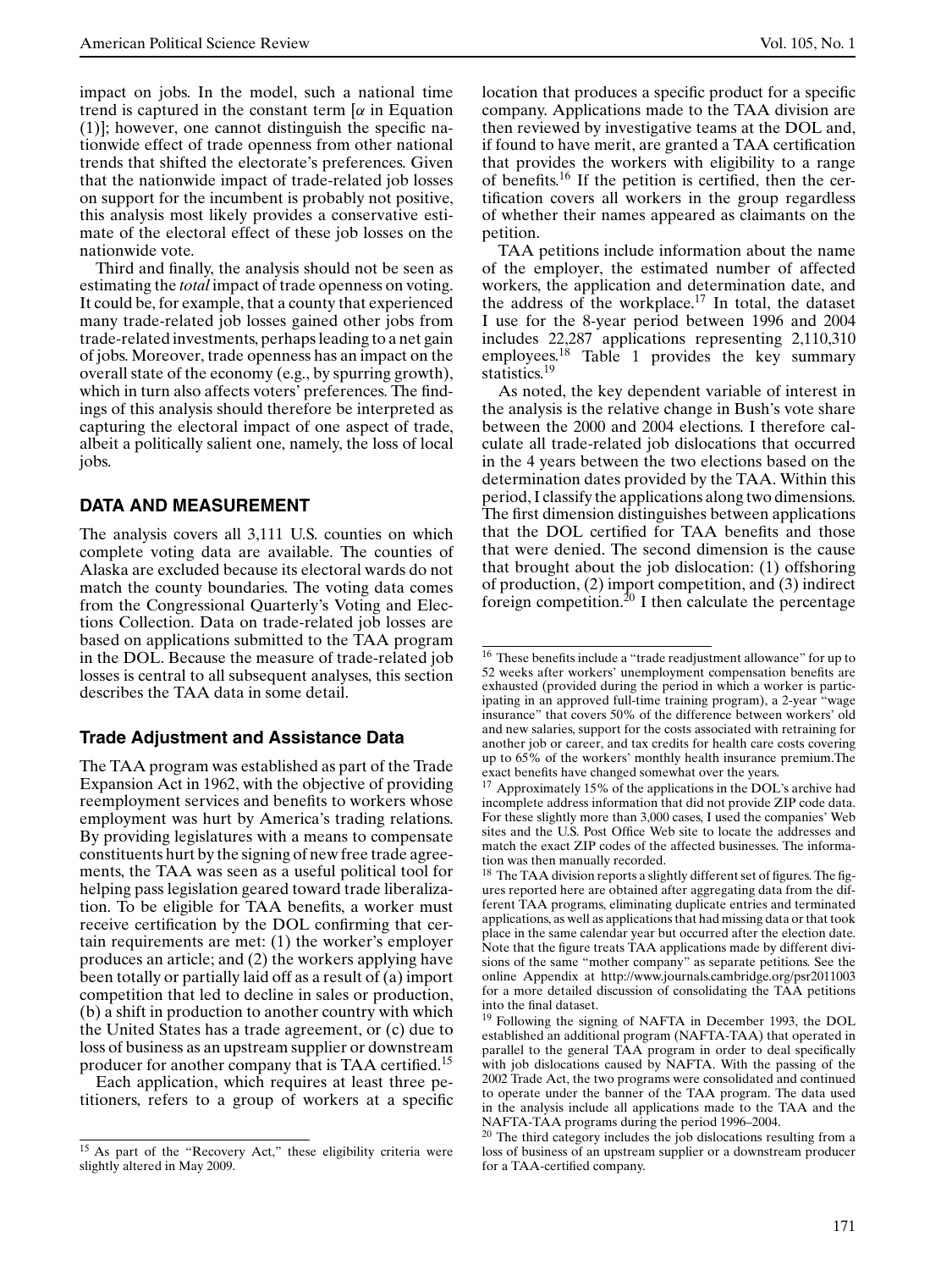| <b>TABLE 1. Descriptive Statistics:</b> |
|-----------------------------------------|
| TAA Applications 1996-2004, by          |
| <b>Administration Period</b>            |

|                                                                                                                                                                      | <b>Time Period</b> |             |  |  |
|----------------------------------------------------------------------------------------------------------------------------------------------------------------------|--------------------|-------------|--|--|
| Variable                                                                                                                                                             | 1996–2000          | $2001 - 04$ |  |  |
| Applications made                                                                                                                                                    | 9,462              | 12,825      |  |  |
| Workers represented in<br>applications                                                                                                                               | 906,675            | 1.203.635   |  |  |
| Applications approved                                                                                                                                                | 63.4%              | 60.4%       |  |  |
| Workers certified                                                                                                                                                    | 692,999            | 909.873     |  |  |
| Workers denied                                                                                                                                                       | 211,292            | 290,432     |  |  |
| Average workers per<br>application                                                                                                                                   | 95.8               | 93.9        |  |  |
| Notes: NAFTA, North American Free Trade Agreement; TAA,<br>Trade Adjustment and Assistance. Data prior to 2002 includes<br>both TAA and NAFTA-TAA programs combined. |                    |             |  |  |

of workers affected by each cause as a share of the total workforce in the county.

The DOL produces a report explaining each decision to deny workers TAA certification. A reading of those reports, as well as conversations with personnel at the TAA division, suggest that many of the cases denied TAA certification are nonetheless instances in which workers *were* hurt by foreign competition, even if not in a way that met the DOL's eligibility criteria for receiving government compensation. The TAA's reports reveal two common reasons for denial. The first is when the applicant is not able to prove that the job dislocation was caused primarily by foreign competition. That is, workers whose employer was hurt by both foreign competition *and* other reasons are often denied TAA certification. The second reason is when the employer is judged not to produce an "article," a definition that can exclude some providers of services.<sup>21</sup> In both cases, the workers included in the applications had good reason to view themselves as hurt by trade openness, despite being ineligible for TAA certification. For this reason, in the subsequent analysis, I measure traderelated job dislocations using *all* applications submitted to the TAA, whether certified or denied. I then repeat the analysis using separate measures for certified and denied cases.

Businesses from about half the U.S. counties (50.2%) applied to the TAA in the 4 years preceding the 2004 elections. In those counties from which TAA applications were submitted, an average of 2% of the workforce was represented. In total, 76% of the applicants were certified to receive TAA compensation. The most common reason for certification was import competition (43%), followed by offshoring (42%). Notably, the location of trade-related job losses was not evenly spread geographically. As the map in Figure 2a shows, the areas that suffered the highest share of traderelated layoffs were the Northeast, the "Rust Belt," the South, and the Midwest. In contrast, employment in the Great Plains region (e.g., Nebraska, North and South Dakota, Oklahoma) was almost unaffected by trade-related competition. Notably, Figure 2 also highlights the fact that the geographic pattern of traderelated layoffs differs from the pattern of the overall change in unemployment in that period (Figure 2b), the concentration in absolute levels of unemployment in 2004 (Figure 2c), and the pattern of "generic" (i.e., not only trade-related) layoffs in that same 4-year period.<sup>22</sup> These variables capture related, yet clearly different phenomena.

The prevalence of trade-related layoffs varied not only across geographic units, but also across industries. Overall, applications to the TAA were made by 340 different industries.<sup>23</sup> Between 2001 and 2004, the industry with the highest number of affected workers was the "electronic components and accessories," followed by "men's and boys' furnishing, work clothing, and allied garments" (with 115,218 workers and 65,119 workers, respectively). See Table A2 in the online Appendix (available at http://www.journals.cambridge.org/psr2011003) for more details on the distribution of TAA applications across industries.

One potential concern in using the TAA data for this analysis is selection bias. For selection bias to affect the results of the analysis, one must consider two distinct possibilities. The first is that the "nonapplicants" (i.e., those workers whose employment was hurt by traderelated competition but did not apply to the TAA) are dispersed geographically in a similar fashion to those that did apply. Put differently, no location factors account for, or correlate with, workers' decision to apply for TAA certification. If that is the case, estimates of the electoral effect of trade-related layoffs will be overstated. However, this concern is at least partly alleviated by the fact that the analysis relies on the *firm-level* data collected as part of the DOL's investigation of an application, not on each affected worker petitioning individually. In other words, a single application from a plant that laid off workers is sufficient for the entire number of affected workers in the plant to be recorded in the TAA data, regardless of whether those workers then collected the TAA benefits.<sup>24</sup>

<sup>21</sup> That some of the companies providing services were ineligible for TAA compensation means that the coverage of the TAA data does not completely represent all instances of trade-related job losses. However, this is not a major issue because trade-related service job losses still account for only a small share of the overall jobs lost due to foreign competition (Blinder 2009, 1).

<sup>&</sup>lt;sup>22</sup> "Generic" layoffs are calculated using data from the MLS program at the Bureau of Labor Statistics (BLS). I return to discuss these data and the generic layoffs measure in greater detail in the Robustness section.

<sup>23</sup> Industries defined at the three-digit Standard Industrial Classification (SIC) level.

<sup>24</sup> To make this distinction clearer, consider an example of a U.S. company relocating overseas and laying off its 200 workers. Let us assume that only 20 workers apply to the DOL for TAA certification and that after receiving the DOL's certification, only 10 of the workers actually collect the full TAA benefits, whereas the others immediately find new jobs. When the DOL assesses the petitions from this plant, it produces a single report that either certifies or denies *all* affected workers. The dataset I use thus includes the total number of workers considered by the DOL as affected by the plant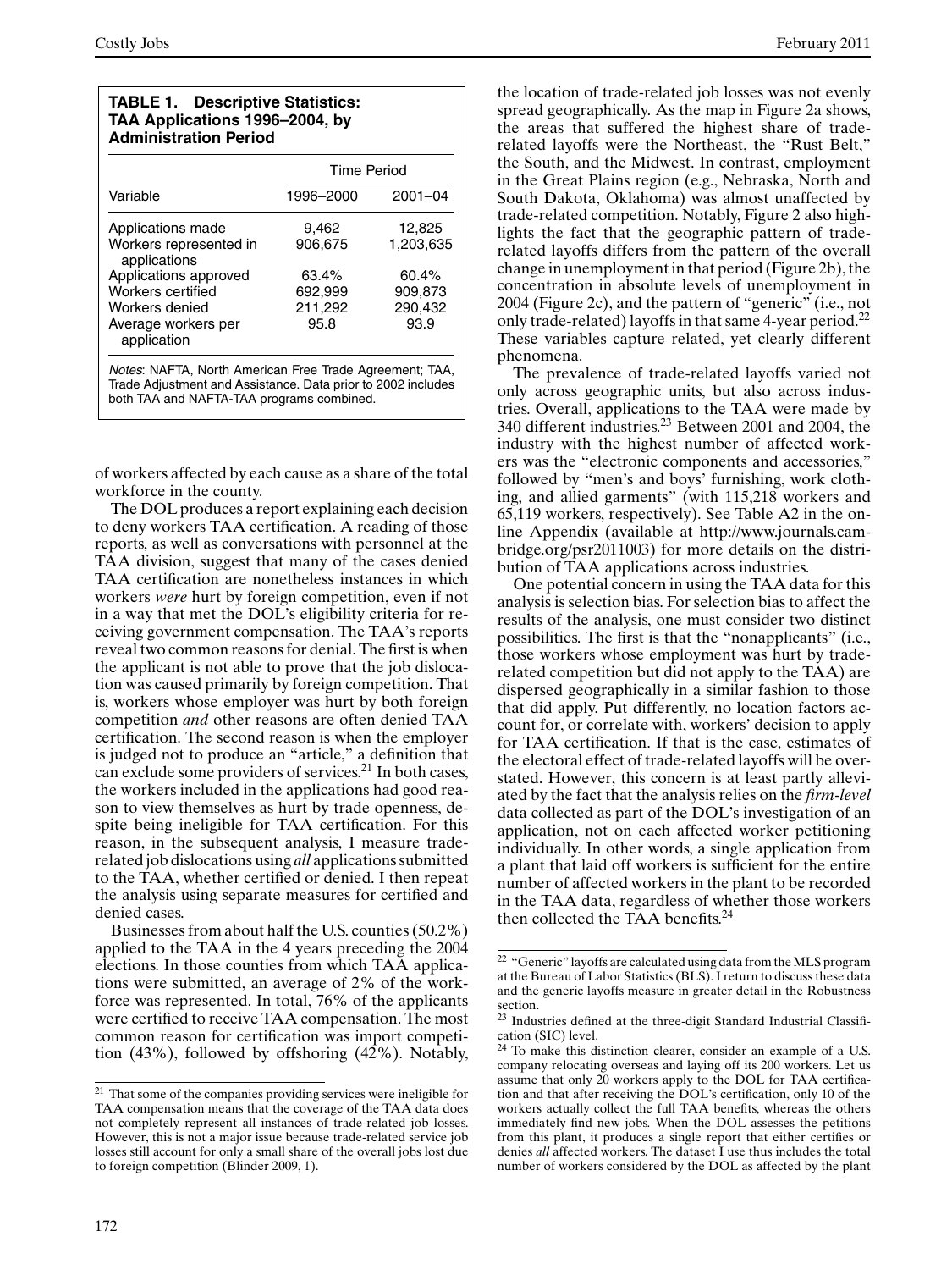

The second possibility is that some characteristics of the counties from which applications were submitted also account for the propensity of workers to apply for TAA compensation. Given this possibility, we must again consider two scenarios. The first is that these county characteristics are also correlated with decreasing support for the president. Although theoretically possible, for this to be the case, any determinant of the decision to apply for TAA compensation must be as revealed by the results presented here—dispersed geographically in a manner that correlates with *opposite* partisan shifts between the 1996–2000 elections (Democrats losing votes) and the 2000–04 elections (Republicans losing votes). This possibility, in itself, seems quite improbable. The second option is that the same county characteristics that explain workers' decisions to apply for TAA compensation are orthogonal to voting preferences. In this case, the results would be biased *against* finding that trade-related layoffs have a larger electoral effect; this would be because counties from which no TAA applications were made did in fact experience trade-related job losses that are not captured in the data. My estimates, in this case, would

represent a lower bound of the true electoral effect of trade-related job losses. In conclusion then, selection bias is unlikely to be the explanation for the findings presented in the later analyses.

#### **Other Controls**

The benchmark specification in the analyses controls for three types of county-level factors that may account for variation in voting outcomes: unemployment, income, and demographic characteristics.

*Unemployment* measures are included in the analysis in order to control for the "generic" electoral effect associated with absolute level and change in level of employment in the county. Employment data are obtained from the Local Area Unemployment Statistics (LAUS) program of the Bureau of Labor Statistics (BLS). As noted, estimations include three unemployment measures: unemployment rate in the year of the election, the change in unemployment rate in the year preceding the election, and the change in unemployment between the two election years. For robustness, I also use measures of general layoffs (i.e., not only trade related) at the county level using data from the Mass Layoff Statistics (MLS) program at the BLS. As Figure 2 indicated, the correlation between the

closure (in this case, 200 workers), *not* just the 20 workers that applied nor just the 10 workers that ultimately used the TAA benefits.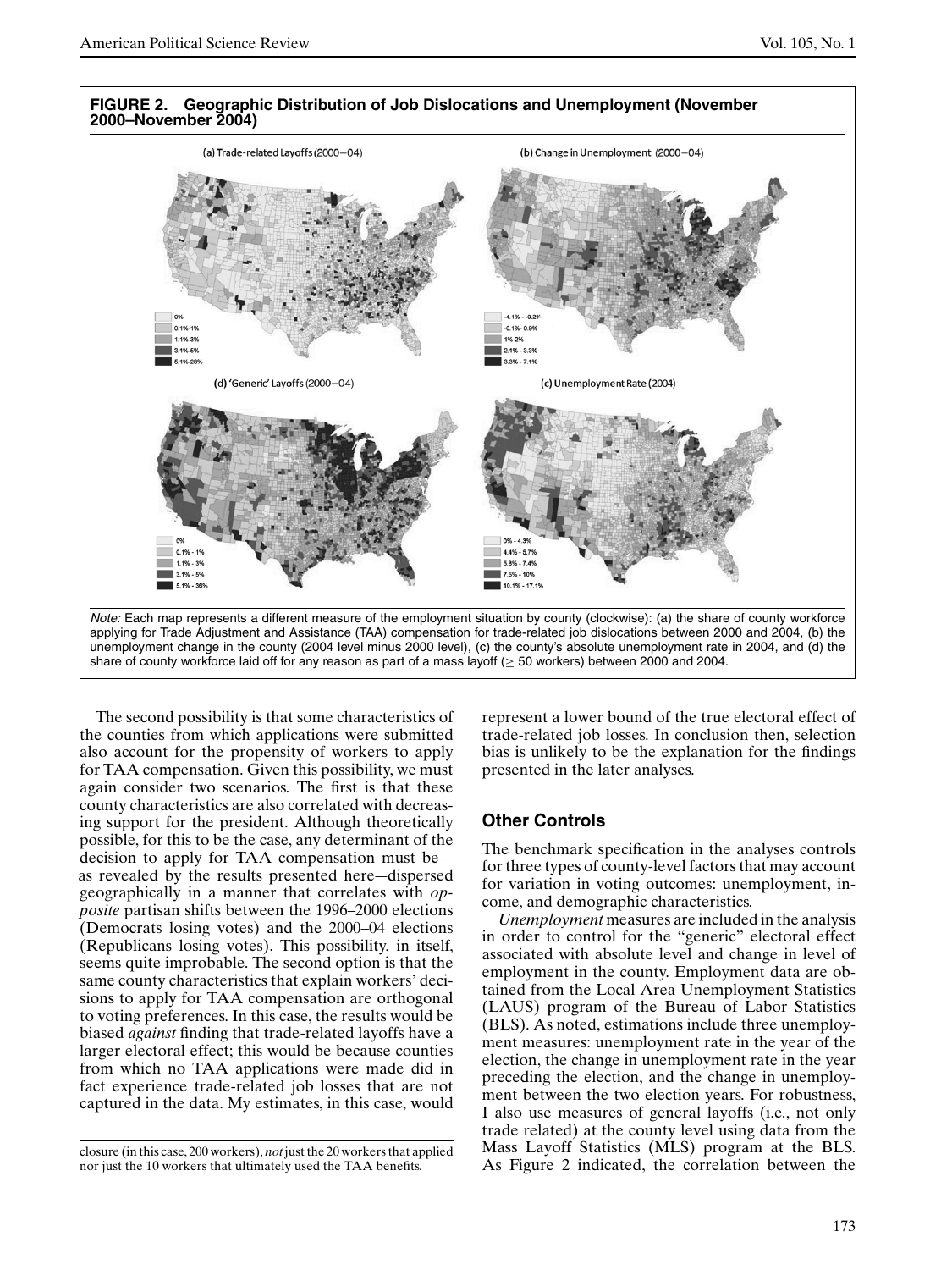different unemployment variables is not particularly high (ranges from 0.16 to 0.42). Therefore, multicollinearity between the unemployment covariates is not a serious concern in this case.25

*Income* controls are included in the model because previous research finds a strong association between economic standing and vote choice (e.g., Gelman, Park, and Shor 2008; McCarty, Poole, and Rosenthal 2006). Measures include the counties' per capita income in the year of the election and the percent change in per capita income from the previous elections. These data are obtained from the Regional Economic Information System at the U.S. Bureau of Economic Analysis  $(BEA)$ <sup>26</sup>

*Demographic controls* include measures of the racial composition, the age distribution, and percent of home ownership in the counties' population based on the U.S. Census.<sup>27</sup> Using data from the Religious Congregations Membership Study (RCMS), the model also controls for the breakdown of religious denominations in the county. The analysis also controls for the share of small employers, small-to-medium enterprises, and large corporations among the county's business establishments using figures from the BLS's Business Patterns Data.<sup>28</sup> These controls serve as a proxy for the ease with which the government could preemptively assist local businesses to avoid layoffs.<sup>29</sup> They also help reduce the possibility that the electoral effect associated with trade-related job losses is instead capturing a response to the impact of government policies geared toward different types of businesses.<sup>30</sup> Finally, to examine the potential impact of the media coverage of local job losses, some specifications control for the counties' designated market areas (DMAs), commonly referred to as "media markets."31 Accounting for the media coverage is important because despite the spread of cable and Internet services, Americans still receive a major share of their news from local broadcasts (Gilliam and

Iyengar 2000; Pew Research Center 2010). Summary statistics for all these control variables are provided in Appendix Table A1.

## **RESULTS**

A central result of the analyses is a consistent and statistically significant association between the share of county workers hurt by trade-related job losses and a decline in the level of support for the president between the 2000 and 2004 presidential elections. This result holds while including a range of controls for the employment shifts in the county, demonstrating the strong electoral impact of trade-related job losses above and beyond the electoral effect of changes in the unemployment rate. The first set of analyses is presented in Table 2. The dependent variable in the analysis is the change in Bush's vote share between the two elections. The measure of trade-related job losses is based on the share of all county workers that applied to receive TAA certifications in the 4-year period between the elections. As the results indicate, decline in support for President Bush was greater the higher the share of adversely affected workers in the county.

To examine the sensitivity of the findings, Table 2 shows the results from estimating a number of different specifications. In the first column, I estimate Equation (1) without controls. The bivariate relationship between trade-related layoffs and change in support for Bush is negative yet statistically insignificant. In column (2), adding to the model controls for level and change in the county's income, the coefficient of traderelated layoffs is more than doubled in size, remains negative, and is statistically significant. The results also show that Bush gained votes in counties that experienced higher rates of growth between the two elections. In column (3), when adding controls for shifts in the counties' employment situation, the magnitude of the estimated effect of trade-related layoffs decreases and the estimate is marginally significant in statistical terms. As expected, the results show that an increase in a county's unemployment rate is negatively associated with support for the incumbent. In column (4), which also includes the demographic controls, the point estimate of trade-related job losses is slightly larger and the estimate is more precise (as indicated by the smaller standard error). In column (5), I add state fixed effects because these may capture unobserved timeinvariant effects at the state level. Inclusion of the fixed effects substantially increases the variation explained by the model (from 33% to 64%), and the coefficient of trade-related job losses decreases somewhat, yet remains significant in statistical terms  $(p = .02)$ . Finally, to examine whether a longer-term trend of decline in counties' support for the Republicans accounts for the observed effects, column (6) also includes a control for the voting trend in the preceding election cycle (between 1996 and 2000). Controlling for this trend only marginally decreases the estimated effect of traderelated job losses, which remains negative and highly significant.

<sup>25</sup> See Table A3 in the online Appendix for the correlations between the unemployment variables.

<sup>&</sup>lt;sup>26</sup> In 2001, the BEA redefined the boundaries of counties in Virginia, and thus its data do not apply to the exact same geographic units in 2000 and 2004. I therefore exclude these counties from analyses that rely on the BEA income data, in which case the total sample is reduced to 3,054 counties. See the online Appendix for detail on the excluded counties.

<sup>27</sup> http://www.census.gov/support/DataDownload.htm (accessed October 24, 2010).

 $28$  Large corporations are businesses with 500 employees or more. Small businesses have less than 5 employees.

<sup>&</sup>lt;sup>29</sup> It is presumably easier to provide assistance to a few very large local employers than to many small "mom and pop" shops. To deal with the possibility that the government preemptively assisted certain industries, I also test a model that includes as controls the share of county workers employed in each industry. These two estimations help address the potential limitation that the prevalence of traderelated job losses may not be entirely exogenous to the electoral process.

 $30$  During the election campaign, Bush repeatedly touted his policies as pro "small business" and criticized the Democrats' tax policy as a threat to small business owners. See, for example, Elizabeth Olson, "Courting the Small-business Owner," *New York Times*, September 23, 2004.

<sup>&</sup>lt;sup>31</sup> DMAs are constructed by Nielsen Media Research (Broadcasting and Cable Yearbook 2003).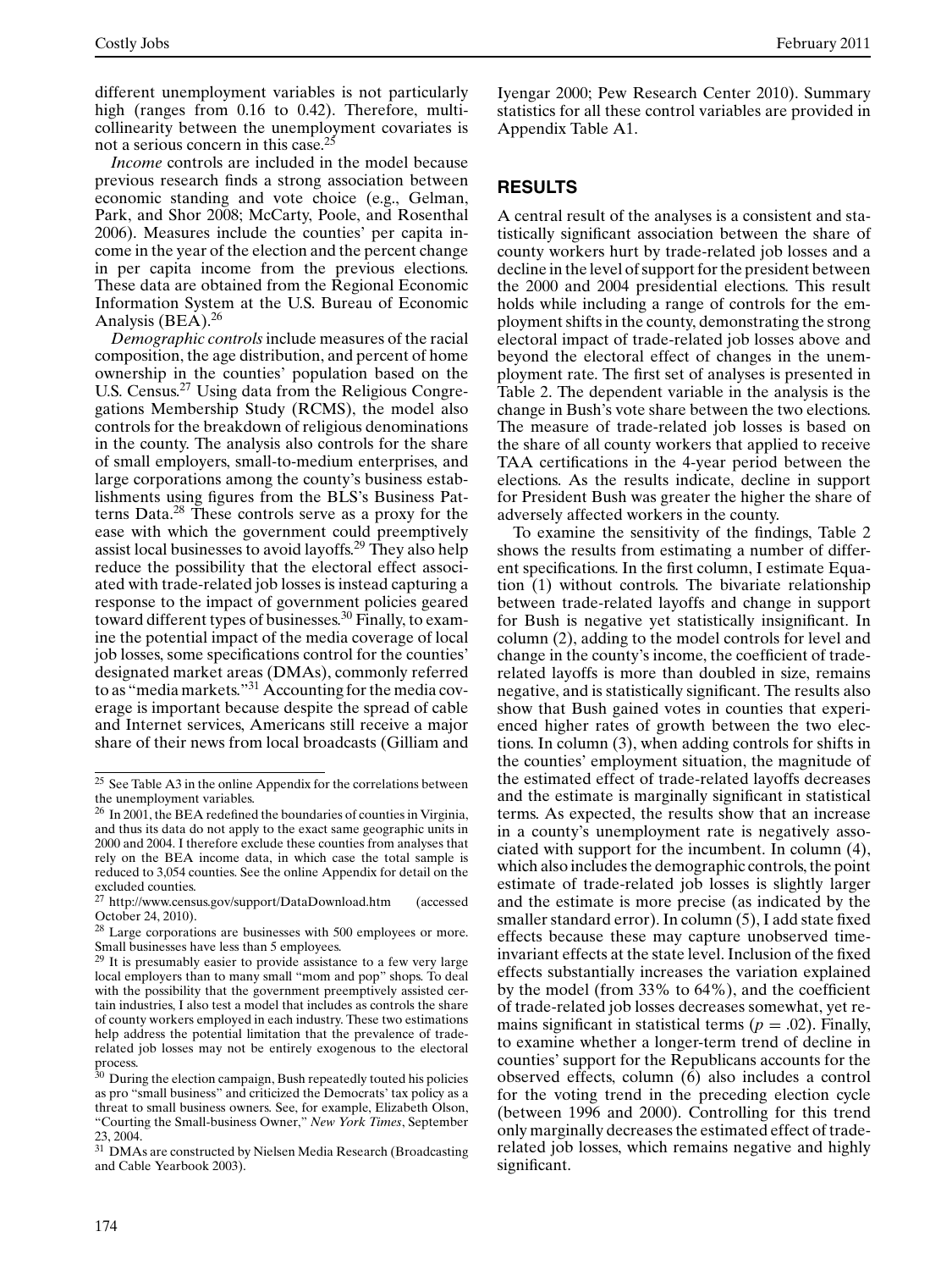| (2004 Level - 2000 Level)                     |                      |                      |                                  |                       |                       |                       |
|-----------------------------------------------|----------------------|----------------------|----------------------------------|-----------------------|-----------------------|-----------------------|
|                                               | (1)                  | (2)                  | (3)                              | (4)                   | (5)                   | (6)                   |
| % Workforce applied to TAA                    | $-0.066$<br>(0.093)  | $-0.163*$<br>(0.080) | $-0.138$ <sup>+</sup><br>(0.079) | $-0.142*$<br>(0.062)  | $-0.096*$<br>(0.036)  | $-0.091**$<br>(0.033) |
| Income per capita ( $\Delta\%$ 2000–04)       |                      | $0.053*$<br>(0.025)  | 0.030<br>(0.028)                 | $0.070*$<br>(0.030)   | $0.055**$<br>(0.018)  | $0.050**$<br>(0.017)  |
| Unemployment rate (2004)                      |                      |                      | $-0.077$<br>(0.164)              | $-0.213$<br>(0.150)   | 0.120<br>(0.120)      | 0.104<br>(0.105)      |
| Unemployment $(\Delta\% 2003 - 04)$           |                      |                      | $-0.570$<br>(0.399)              | $-0.372$<br>(0.352)   | $-0.233$<br>(0.239)   | $-0.191$<br>(0.241)   |
| Unemployment $(\Delta\% 2000 - 04)$           |                      |                      | $-0.407$<br>(0.311)              | $-0.160$<br>(0.268)   | $-0.337*$<br>(0.137)  | $-0.326*$<br>(0.134)  |
| Labor force size (log)                        |                      |                      |                                  | 0.073<br>(0.140)      | $0.342**$<br>(0.091)  | $0.482**$<br>(0.104)  |
| Republican vote share ( $\Delta\%$ 1996–2000) |                      |                      |                                  |                       |                       | $0.148**$<br>(0.042)  |
| Constant                                      | $2.701**$<br>(0.302) | 30.432**<br>(9.505)  | 34.117**<br>(10.801)             | 187.069**<br>(31.908) | 129.090**<br>(16.984) | 108.674**<br>(18.699) |
| Controls                                      |                      |                      |                                  |                       |                       |                       |
| Income                                        |                      | X                    | X                                | X                     | X                     | х                     |
| Demographics                                  |                      |                      |                                  | X                     | X                     | X                     |
| State fixed effects                           |                      |                      |                                  |                       | X                     | X                     |
| $R^2$                                         | 0.001                | 0.084                | 0.116                            | 0.332                 | 0.637                 | 0.647                 |
| N                                             | 3,111                | 3,054                | 3,054                            | 3,054                 | 3,054                 | 3,054                 |

# **TABLE 2. Effect of Trade-related Job Losses on Change in Republican Presidential Vote Share**

Notes: TAA, Trade Adjustment and Assistance. Standard errors are corrected for clustering at the state level. An observation in the model is a county. The dependent variable is a change in support of President Bush between 2004 and 2000. †significant at 10%; <sup>∗</sup>significant at 5%; ∗∗significant at 1%.

## **Robustness Tests**

Before proceeding to the substantive interpretation of the relationship between trade-related job losses and the decrease in support for the president, I subject the results to a number of robustness tests by using a different coding of the dependent variable or a different unit of analysis as control, estimating a placebo treatment, or employing an alternative measure of shifts in the labor market.

Table 3 indicates that replicating the analysis using the two-party vote share instead of the all-party vote share as the dependent variable does not produce substantially different results [column (1)]. This indicates that the findings are unrelated to the relatively successful run of the third-party candidate Ralph Nader in the 2000 elections. The results are also robust to controlling for the vote share in 2000, instead of using the change in vote share between the 2004 and 2000 elections [column (2)].

As another test of the identification strategy, column (3) presents the equivalent of a placebo treatment, examining the effect of trade-related job dislocations between 2000 and 2004 on changes in the Republican vote share in the previous election cycle (1996–2000). The expectation is that job dislocations that happened after the elections took place will have no effect on their outcome.<sup>32</sup> Indeed, as column  $(3)$  indicates, the correlation between the trade-related job losses that occurred between 2000 and 2004 and the electoral change in the earlier elections is weak, and the parameter estimate is a good deal smaller than its standard error.<sup>33</sup>

Column (4) examines the robustness of the findings when using local media markets (DMAs) instead of states as the control unit. The presumption is that exposure to common information via media reporting may account for similar shifts in voting behavior within a media market. The model estimated in column (4) is the same as the benchmark specification but includes fixed effects for media markets instead of state fixed effects (and also clusters the standard errors by DMAs instead of by states). The results show that the addition of more than two hundred controls (the DMA fixed effects) slightly decreases the magnitude of the estimated effect associated with trade-related layoffs (from −0.091 to −0.085), although the standard error remains small and the coefficient is highly significant  $(p = .02)$ . The fact that the overall fit of the model increases suggests that the shared media content to which voters in different counties are exposed may have an influence on their voting behavior.

A final robustness test deals with the possibility that the electoral effect associated with trade-related job losses is due to the fact that the various measures used to capture the "generic" (i.e., the full, not only

 $32$  This is expected to be the case unless the layoffs are anticipated by voters in advance.

<sup>33</sup> Note that although the differences in magnitude are large, one can only marginally reject the possibility that the coefficients across elections are the same.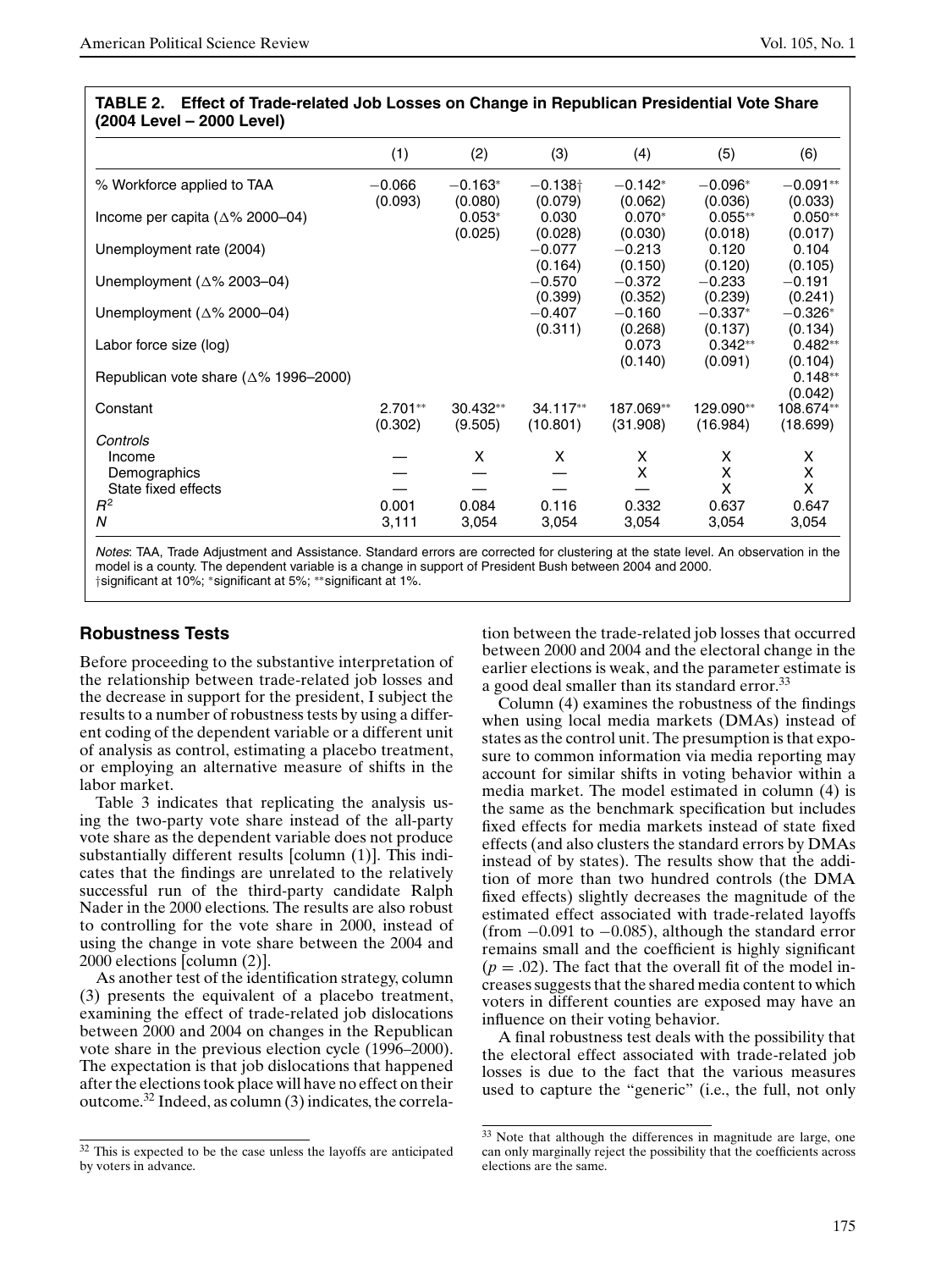|                                                                                                                                                                                                                                                                                                                                                                                                                                                                                                                           | Alternative DV<br>Specifications               |                                      | Placebo                                        | Alternative<br><b>Control Unit</b> | Alternative Measurement of<br>Labor Market Change |                                      |
|---------------------------------------------------------------------------------------------------------------------------------------------------------------------------------------------------------------------------------------------------------------------------------------------------------------------------------------------------------------------------------------------------------------------------------------------------------------------------------------------------------------------------|------------------------------------------------|--------------------------------------|------------------------------------------------|------------------------------------|---------------------------------------------------|--------------------------------------|
|                                                                                                                                                                                                                                                                                                                                                                                                                                                                                                                           | $\Delta$ Two-party<br><b>Vote Share</b><br>(1) | Republican Vote<br>Share 2004<br>(2) | $\Delta$ % Republican<br>Vote 2000-1996<br>(3) | Media<br><b>Markets</b><br>(4)     | <b>Including Generic</b><br>Layoffs<br>(5)        | <b>Net Generic</b><br>Layoffs<br>(6) |
| % Workforce applied to TAA                                                                                                                                                                                                                                                                                                                                                                                                                                                                                                | $-0.098*$<br>(0.040)                           | $-0.088*$<br>(0.035)                 | $-0.030$<br>(0.046)                            | $-0.085*$<br>(0.034)               | $-0.083**$<br>(0.032)                             | $-0.101**$<br>(0.037)                |
| Republican candidate vote share (2000)<br>% Workforce laid off (all MLS applicants)                                                                                                                                                                                                                                                                                                                                                                                                                                       |                                                | $0.987**$<br>(0.023)                 |                                                |                                    | $-0.037$<br>(0.037)                               |                                      |
| % Workforce laid off (net MLS applicants)                                                                                                                                                                                                                                                                                                                                                                                                                                                                                 |                                                |                                      |                                                |                                    |                                                   | $-0.030$<br>(0.037)                  |
| Fixed effects                                                                                                                                                                                                                                                                                                                                                                                                                                                                                                             | State                                          | State                                | State                                          | <b>DMA</b>                         | State                                             | State                                |
| $R^2$                                                                                                                                                                                                                                                                                                                                                                                                                                                                                                                     | 0.638                                          | 0.985                                | 0.843                                          | 0.745                              | 0.647                                             | 0.647                                |
| Ν                                                                                                                                                                                                                                                                                                                                                                                                                                                                                                                         | 3,054                                          | 3,054                                | 3,054                                          | 3,054                              | 3,054                                             | 3,054                                |
| Notes: DMA, designated market area; DV, dependent variable; MLS, Mass Layoff Statistics; TAA, Trade Adjustment and Assistance. Standard errors are corrected for<br>clustering at the state level. In column (4), standard errors are corrected for clustering at the DMA level. All specifications include the same full set of controls used in<br>column (6) of Table 2. Placebo specification excludes the control for (2000–1996) election results.<br>†significant at 10%; *significant at 5%; **significant at 1%. |                                                |                                      |                                                |                                    |                                                   |                                      |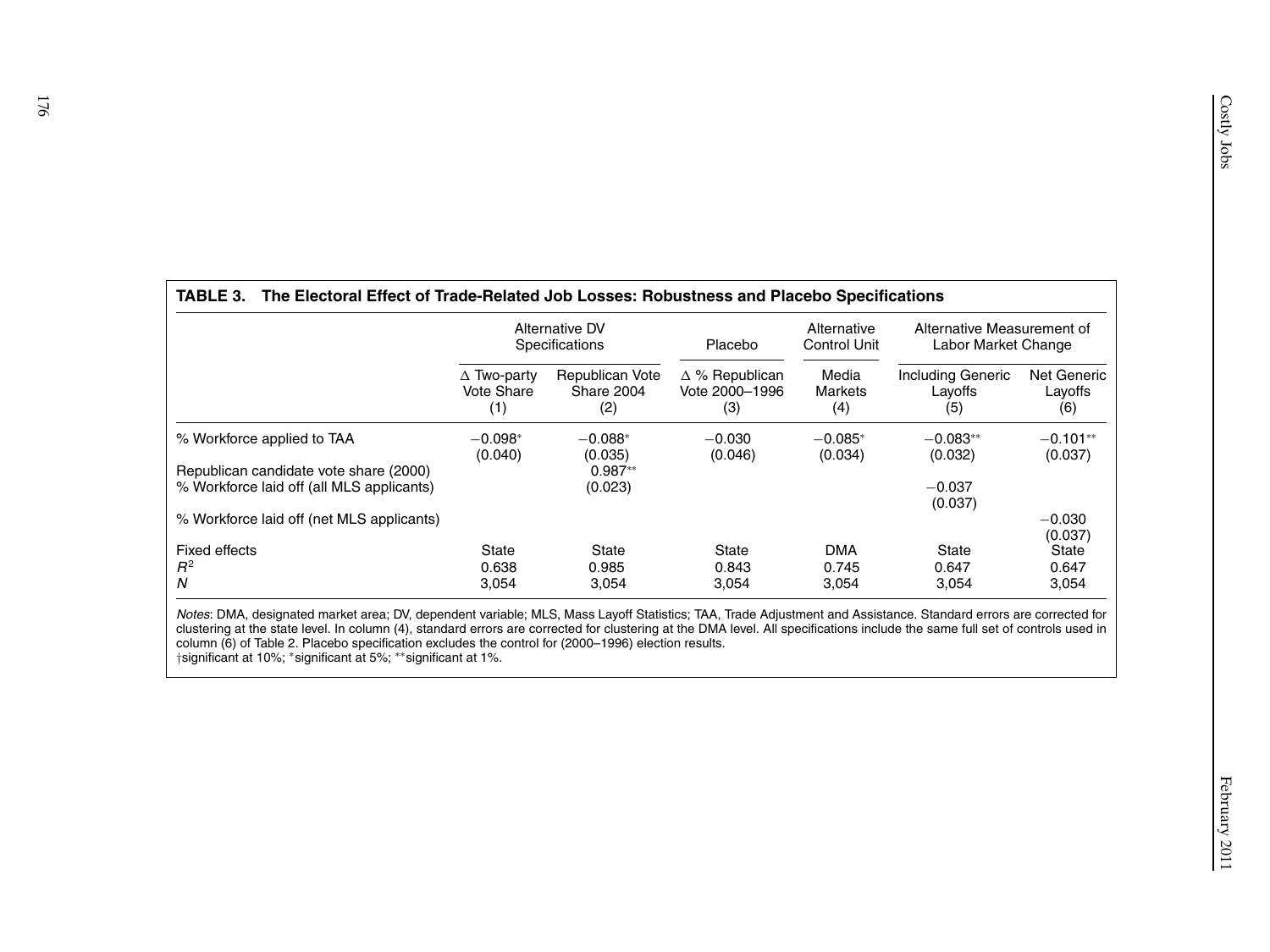trade-related) changes in counties' levels of employment are insufficiently sensitive to the layoffs taking place. For instance, the measure of change in the county's unemployment level does not capture cases where an individual loses his or her job but finds a new one within the same calendar year. Similarly, if someone loses a job while another, previously unemployed person, finds a job that same year, the event is also not reflected in the aggregate unemployment statistics. An alternative interpretation for the findings presented thus far might therefore be that the impact associated with trade-related job losses is a reflection of the fact that *any* jobs were lost, rather than a response to the fact that the jobs were lost specifically due to trade-related competition.

To perfectly address this concern one would need an exact figure of *all* county workers that lost their jobs during the time period of interest, minus the number of job losses due to trade. One would then be able to compare the electoral effect of each type of layoff: those associated with international competition and those that are not. Unfortunately, such data are not collected by any government agency. I therefore use data collected by the MLS program in the BLS as a second-best source for this calculation. These data capture all instances in which at least 50 workers from a given establishment were laid off *for whatever reason* and are based on the claims for unemployment insurance (UI) filed against the employer. Although these data do not capture every layoff that occurred, they do provide us with a significant data source on general layoffs at the county level, which we can use to test the robustness of the results regarding the electoral impact of trade-related layoffs.

During the period of interest (2001–04) there were slightly more than 4.4 million laid-off claimants covered in the MLS data, representing, on average, 3.02% of counties' workforces. This figure is approximately three times larger than the total of trade-related layoffs (as measured by the TAA data) in that same period. I use the MLS data to generate a measure of the share of the county workforce that lost their jobs for any reason (*% Workforce Laid off: MLS*) and include this measure as a control in the model. As before, the dependent variable is the change in support for Bush between 2004 and 2000.

Column (5) presents the regression results when both measures—trade-related layoffs and generic layoffs—are included in the model. The other controls are the same as those included in the benchmark specification [Table 2, column (6)]. The results show that trade-related job losses are significantly associated with weakening support for Bush  $(p = .02)$ ; however, generic layoffs are not. The coefficient for the MLSbased measure is much smaller in size and does not approach statistical significance.

Of course, this estimation includes a significant degree of "double counting" because many of the layoffs reported in the MLS data are also trade-related job losses. In fact, applications of 50 or more adversely affected workers represented almost 90% of the workers in the TAA applications made between 2001 and 2004.

As a second robustness test, I generate a*Net-MLS* measure that subtracts from each county's total MLS figure the trade-related job losses in that county that occurred as part of mass layoffs (i.e., of at least 50 workers). $34$ The *Net-MLS* variable thus provides a more accurate measure of the share of county workers laid off for reasons *other* than trade-related competition. Column (6) presents the results of an estimation that includes the *Net-MLS* variable as a control and shows that this measure is, again, not statistically significant. In contrast, the effect of trade-related job losses is negative and narrowly specified  $(-0.101, p = .008)$ . Notably, the effect associated with trade-related job losses is more than four times larger than the estimated effect of the generic job loss and the difference in magnitude between the two effects is significant at  $p = .06$ .

In sum, the unique electoral effect associated with trade-related job losses is not an artifact of the specification of the dependent variable, the fixed effect or clustering unit (state vs. media market), or the measures used to control for the generic change in the county's employment.35

#### **Assessing the Substantive Effect**

How costly were trade-related job losses to President Bush's support in the 2004 elections? To calculate the electoral effect of these job losses, the results of the benchmark specification indicate that the calculation must take into account three factors: the share of county workers that lost their jobs due to trade-related competition, the contribution of these job losses to the change in the county's unemployment rate between the two elections, and the decrease in a county's workforce size resulting from workers dropping out of the labor force.<sup>36</sup> Given that some of the trade-displaced workers soon find new employment, I use the reemployment and drop-out rates recorded for each industry in the BLS's 2004 report on Worker Displacement to estimate for each county the number of trade-displaced workers that either remained unemployed or dropped out of the labor force at the time of the 2004 elections.<sup>37</sup> Applying these figures to the results from the benchmark specification, I obtain an estimate of the total share of votes lost by the president in each county.<sup>38</sup>

<sup>&</sup>lt;sup>34</sup> I subtract layoffs of more than 50 workers because they fit the MLS criteria and thus are likely to be part of that data.

<sup>&</sup>lt;sup>35</sup> In the online Appendix I estimate several alternative models that control for additional county-level and campaign-specific factors that could potentially account for the electoral effect associated with trade-related job losses in the 2004 elections. These include the industry employment composition of the county workforce, the county's exposure to the war in Iraq, and the gay marriage issue. The substantive results in all specifications remain unchanged.

<sup>&</sup>lt;sup>36</sup> The three statistically significant variables in the benchmark model that need to be included in the calculation are % Workforce applied to TAA, Unemployment ( $\Delta\%$  2000–04), and Labor Force Size (log).  $37$  One therefore cannot assume that if, say, 1% of a county's workers

suffered trade-related layoffs, these layoffs also contributed a full 1% increase to the county's unemployment rate in 2004.

 $38$  The formula for the calculation is Electoral effect = *β*% Applied to TAA  $* \lambda + \beta$ Unemployment(Δ% 2000–04)  $* \omega + \beta$ ln(laborforcesize)<sup>†</sup> [ln(laborforce2004 +  $\varphi$ ) - ln(laborforce2004)], where  $\lambda = \%$  Share of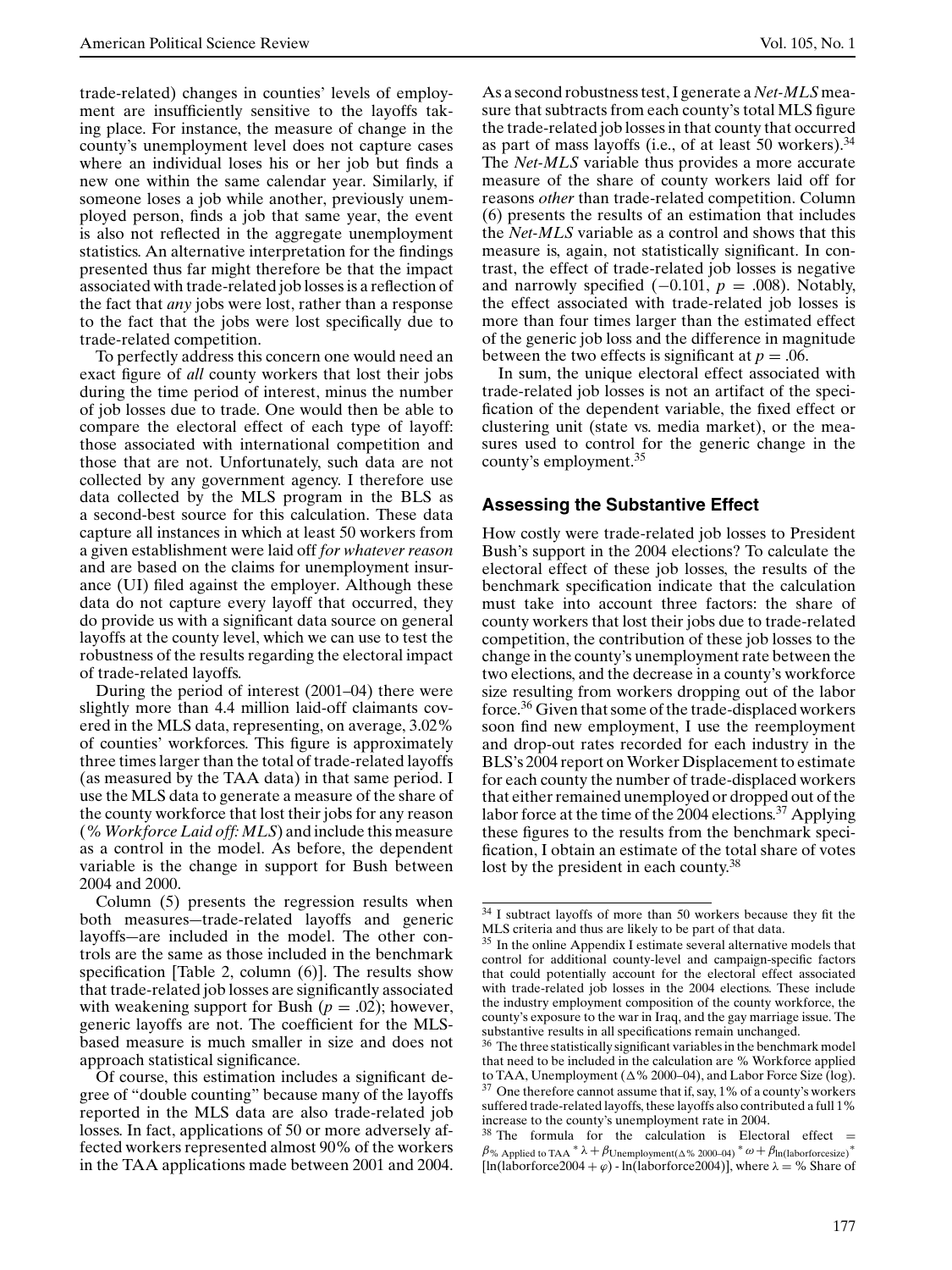The calculation indicates that a 1 percentage point increase in the share of county workforce losing a job due to foreign competition cost the president approximately 0.15 percentage points. In contrast, a similar job loss caused by other factors is associated with a 0.070 percentage point decrease. This difference in magnitudes implies that a marginal job loss due to foreign competition is, on average, more than twice as "costly" to the incumbent in electoral terms as a job lost for other reasons such as domestic competition.

The calculation based on the Worker Displacement data indicates that about 3.5% of the unemployment rate at the time of the election was due to trade-related reasons.<sup>39</sup> Overall, the average share of county workforce hurt by trade-related job losses was almost exactly 1%, which, as noted previously, meant that the overall drop in the president's national vote share was just under  $0.15$  percentage points.<sup>40</sup> Substantively, this electoral effect is equivalent in size to the loss of vote share associated with an increase of about half of a percentage point in the counties' unemployment rates between the two elections.

Notably, the estimate of the national electoral impact of trade-related job losses masks substantial geographic variation in the size of the effect. Whereas support for the president in some counties was unaffected, trade-related job losses led to a drop in the president's vote share by more than 4 percentage points in other counties. Of course, this variation is meaningful because in America's majoritarian electoral system what politically matters most is the geographic distribution of the effect, not its average. Aggregating the countylevel results to the state level (after weighting each county by its size), we find that the effect of traderelated job losses was almost nil in states such as North Dakota and Hawaii, but between 0.3 and 0.4 percentage points in harder-hit states such as North Carolina or Oregon. In the closely fought state of Wisconsin, which Kerry won, the localized effect of trade-related job losses (a loss of 0.22 percentage points) was even slightly larger than the swing needed to reverse the state's vote  $(0.19$  percentage points).<sup>41</sup>

The overall drop of 0.15 percentage points means that approximately 180,000 voters shifted their support away from Bush due to trade-related job losses. Given that the TAA applications represented about 1.28 million workers during the period between the elections, these figures imply that the president lost one vote for every 7.1 job dislocations due to foreign competition.<sup>42</sup> However, this figure probably understates the true electoral impact of the job losses because in 2000 the president had the support of only half the voters. Assuming that much of the anti-incumbent effect came from the job losers themselves, the "per job" electoral effect was probably closer to twice as large (i.e., one lost vote for every 3.5 trade-related job losses).<sup>43</sup>

Yet, even this figure is most likely a conservative estimate of the true electoral effect of each trade-related job loss. For one, this calculation focuses only on the electoral cost of the *employment effects* of trade-related job losses and ignores any additional *income effects* of these job losses, which are expected due to lower earnings of both unemployed and reemployed workers, as well as due to a lower local multiplier effect that further depresses the county's economy.44 These adverse income effects are likely to further decrease support for the incumbent. Moreover, measurement error due to the fact that the TAA reports only the geographic location of the plant, but not the residence of each affected worker, is likely to lead to an underestimate of the electoral effect of trade-related layoffs.45 Finally and as noted, the localized estimate ignores nationwide shifts due to trade-related job losses (e.g., by worsening perceptions of the president's competence on economic matters), which may further weaken support for the incumbent.

#### **Electoral Effects of Different Types of Foreign Competition**

The measure of trade-related job losses used so far in the analyses included all TAA applicants. It did not distinguish between those workers ultimately certified and those denied government assistance by the DOL. I argued that many of the workers denied TAA certification had good reasons to view themselves as harmed by foreign competition, and that it therefore makes sense to include all applicants in the analysis of the relationship between trade-related job losses and voting. Nonetheless, in Table 4, I reanalyze the data using measures of county exposure to trade-related job losses that are based only on the individuals who were certified by the DOL as having been hurt by foreign competition.

Workforce Applied to TAA,  $\omega$  = Trade displaced workers that were unemployed at the time of the 2004 elections as a share of the total workforce, and  $\varphi$  = Trade displaced workers that dropped out of the labor force. See the online Appendix for details on the method of calculation and BLS figures applied to each industry.

<sup>&</sup>lt;sup>39</sup> This figure is quite comparable to Groshen, Hobijn, and McConnell (2005), who use data on net imports to estimate that international trade contributed 2.4% of the national unemployment in 2003. Their lower figure can partly be attributed to their subtraction of jobs created by trade during that period.

<sup>40</sup> The confidence interval for this national aggregate estimate can be closely approximated by calculating a linear combination of the estimators, that is, by multiplying the mean values for  $\lambda$ ,  $\omega$ , and  $\varphi$  by their respective coefficients. This method calculates a drop of 0.14 percentage points in support for the incumbent with a standard error of 0.04, implying a 95% confidence interval ranging between —0.22 and  $-0.06$ .

<sup>41</sup> The "swing" in vote refers to the minimum share of voters that needed to switch their support to the other candidate in order to reverse the election outcome.

<sup>42</sup> The calculation: 1,280,000/180,000.

<sup>&</sup>lt;sup>43</sup> The electoral effect is even more notable when considering the fact that, in today's partisan landscape, only a minority of the electorate is even potentially "switchable" (Hillygus and Shields 2008).

<sup>&</sup>lt;sup>44</sup> Kletzer (2001) estimates the average reemployment drop in earnings at approximately 13%.

<sup>&</sup>lt;sup>45</sup> This is because workers are assumed to reside within the same county as their employer. Given that some workers reside in neighboring counties, my coding attributes the within-county differences in voting to a larger number of trade-related job losses than was actually the case.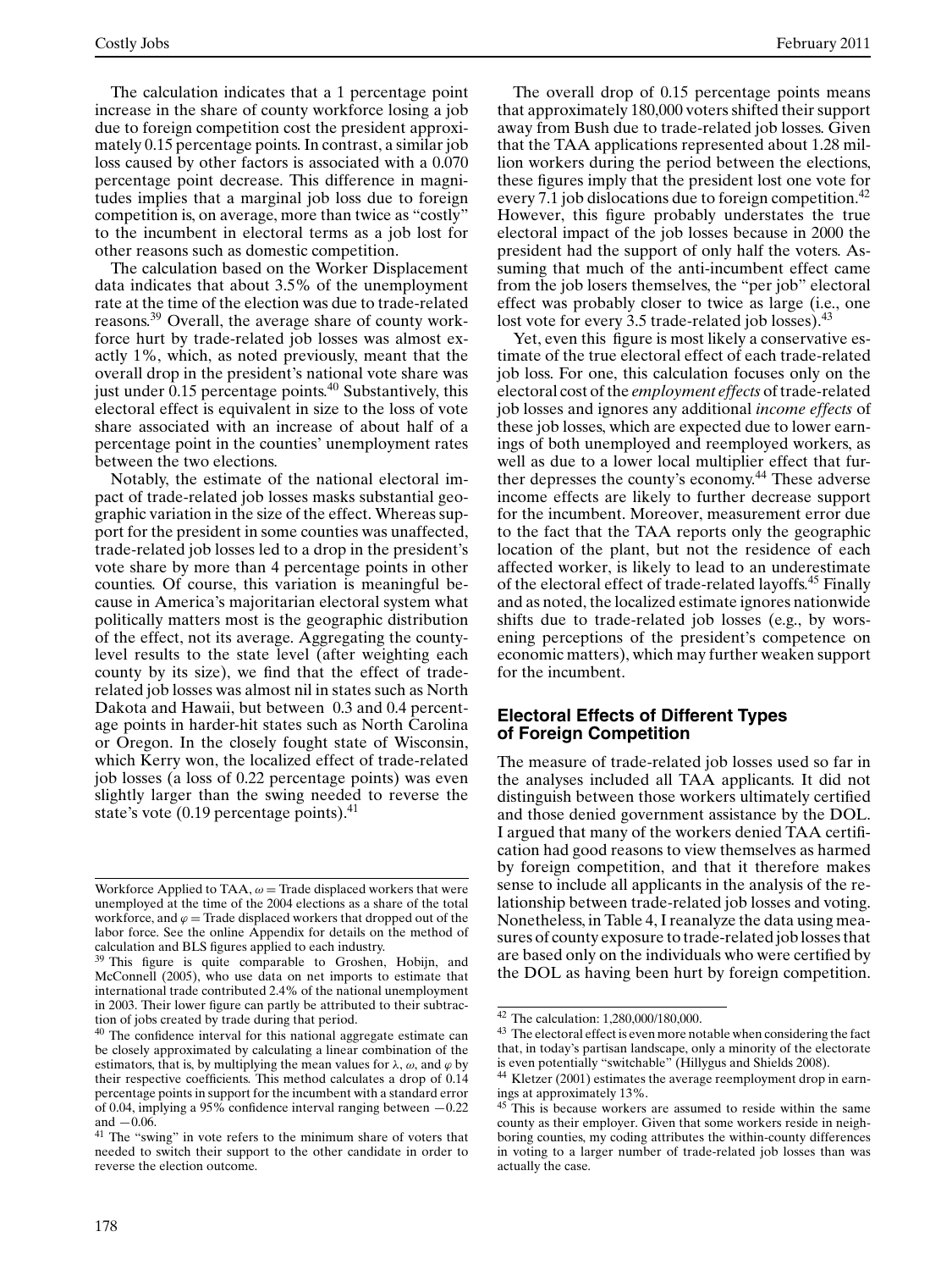| % Workers TAA Certified as Hurt by | Dependent Variable: Republican Vote Share Change between<br>2004 and 2000 Presidential Elections |                                |                                  |                                |  |  |  |
|------------------------------------|--------------------------------------------------------------------------------------------------|--------------------------------|----------------------------------|--------------------------------|--|--|--|
|                                    | (1)                                                                                              | (2)                            | (3)                              | (4)                            |  |  |  |
| Offshore outsourcing               | $-0.080$<br>(0.196)                                                                              | $-0.179*$<br>(0.084)           | $-0.160*$<br>(0.078)             | $-0.183*$<br>(0.075)           |  |  |  |
| Imports                            | $-0.091$                                                                                         | $-0.098$                       | $-0.080$                         | $-0.058$                       |  |  |  |
| Indirect foreign competition       | (0.159)<br>$-0.027$<br>(0.144)                                                                   | (0.096)<br>$-0.069$<br>(0.083) | (0.094)<br>$-0.063$<br>(0.084)   | (0.088)<br>$-0.001$<br>(0.074) |  |  |  |
| % Workforce denied by TAA          |                                                                                                  |                                | $-0.200$ <sup>+</sup><br>(0.104) | $-0.181*$<br>(0.092)           |  |  |  |
| Constant                           | $2.673**$<br>(0.291)                                                                             | 108.105**<br>(18.746)          | 108.237**<br>(18.759)            | 96.588**<br>(17.041)           |  |  |  |
| Controls                           |                                                                                                  | x                              | x                                | x                              |  |  |  |
| Fixed effects<br>$R^2$             |                                                                                                  | State                          | State                            | <b>DMA</b>                     |  |  |  |
| N                                  | 0.001<br>3.111                                                                                   | 0.647<br>3,054                 | 0.648<br>3,054                   | 0.745<br>3,054                 |  |  |  |

#### **TABLE 4. Effect of Different Types of Trade-related Job Losses on Change in Republican Presidential Vote Share**

Notes: TAA, Trade Adjustment and Assistance. Standard errors are corrected for clustering at the state level. In column (4), standard errors are corrected for clustering at the designated market area (DMA) level. Models (2)–(4) include the complete set of controls as in the benchmark specification in column (6) of Table 2. †significant at 10%; <sup>∗</sup>significant at 5%; ∗∗significant at 1%.

Furthermore, in this analysis, I exploit the fact that all applications certified from 2002 onward included information about the more specific cause of the layoffs (imports, offshoring, or indirect competition) and examine whether layoffs resulting from different *types* of foreign competition are associated with different electoral impacts.

A key question one would like to address with these data is whether job losses resulting from certain forms of foreign competition produce a larger response from the voters. The answer to this question can tell us how discriminating voters are in their response to various forms of job losses, but it is also meaningful because the various modes of foreign competition are subject to very different forms of government regulation, which in turn carry different political consequences. For example, curtailing the impact of import competition may rouse an international dispute (e.g., by revisiting signed trade agreements), whereas offshoring can be more easily curtailed using domestically oriented means (e.g., Kerry's proposed overhaul of corporate tax subsidies). In other words, the political implications of government efforts to forestall the loss of jobs could vary substantially depending on the form of foreign competition it seeks to curb.

The dependent variable in the analysis in Table 4 is again the change in the president's vote share in the county vote. The results indicate that layoffs due to offshoring were associated with a large negative impact on Bush's vote share, whereas job losses caused by other forms of international competition were less so. Column (1) includes just the three measures of trade-related job losses with no additional controls.

The results show all three forms of trade-related job losses to be negatively associated with change in Bush's vote share, but none of the estimates is statistically significant. In column (2), which includes the full set of controls from the benchmark specification, the efficiency of the model is increased substantially, the standard errors decrease, and the estimate of *offshoring* is significant in statistical terms ( $p < .05$ ). Column (3) also controls for the share of the county workforce that was *denied* TAA certification. Again, the effect of offshoring remains significant and the point estimate is stable. Finally, column (4) presents a similar specification to the model in column (3), but the model includes media market fixed effects (instead of states), and the standard errors are also clustered by media markets (instead of states). This specification results in a small increase in the size of the coefficient of *offshoring*, and the estimate is again narrowly specified.

The size of the coefficient of offshoring  $(-0.183)$  is notably larger than the estimate associated with the effect of imports or indirect competition. An *F* test suggests that the coefficients of offshoring and of indirect competition differ in magnitude ( $p = .06$ ). As noted, this result may be explained by the fact that offshoring was a salient issue in the Democrat's campaign. However, it could also be that media coverage of the offshoring phenomenon induced voters to respond more strongly when jobs lost in their county were shifted overseas. Later, I return to explore the factors that account for voters' sensitivity to specific forms of foreign competition.

Finally, Table 4 reveals that the effect of TAA *denials* was also associated with a decrease in support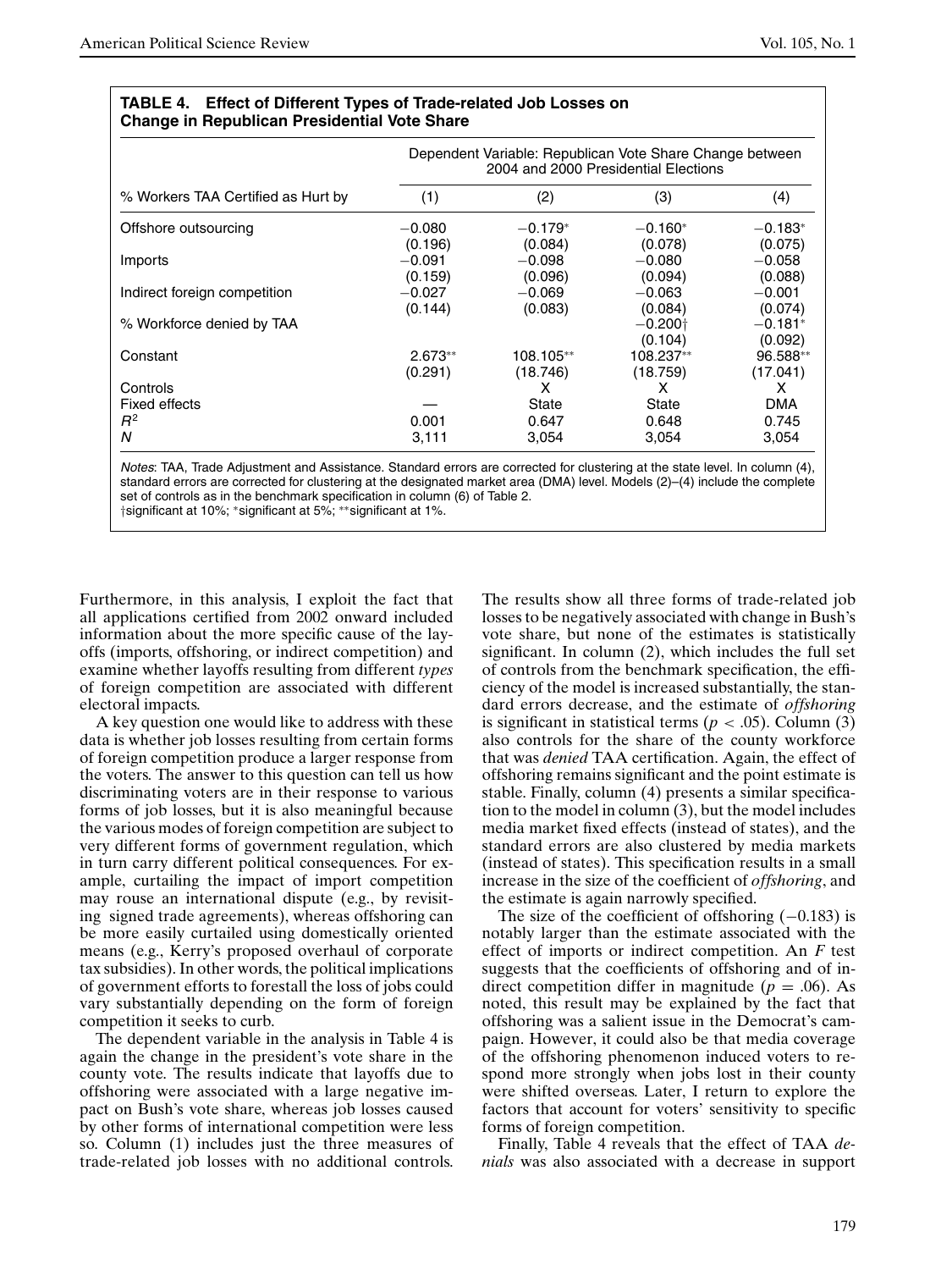for Bush. In fact, the estimated effect of the denied applications is quite substantially larger than the effect associated with layoffs caused by imports or indirect foreign competition. This finding may indicate that voters electorally "punish" the incumbent when denied by the government the benefits of trade adjustment compensation. The subsequent sections investigate this finding in greater depth.

## **Were the 2004 Elections Unique?**

The robust electoral impact associated with foreign competition, and particularly with offshoring, is perhaps explained by the uncharacteristic prominence of the issue in the Democrats' 2004 campaign. How representative is this finding with respect to voting in other elections? To address this question, I expand the analysis and also incorporate data on trade-related layoffs from the 4 years under President Clinton's second administration. Combining the data from the previous elections, I estimate the effect of trade-related job dislocations over three elections (1996, 2000, and 2004).<sup>46</sup> In this analysis, identification of the effects of traderelated job losses on the preferences of voters comes from the fact that over the election cycles, different counties experienced varying degrees of trade-related job dislocations. Conceptually, the model specification has a structure somewhat similar to a difference-indifferences estimator:

 $(\Delta Incumbent Vote)_{(i,t-(t-4))} = \alpha + X_{i,t}\beta$  $+ \lambda$ (*Election'* 04)  $+ \gamma_1$ (*Workers Certified*)<sub>*i*</sub>  $+ \gamma_2(Workers\ Denied)_i + \theta_1(Election'04)^*$  $(Workers \ \ \, \text{Certified})_{i,t} + \theta_2 (Election'04)^*$  $(Workers Denied)_{i,t} + \varepsilon_{i,t}$  (2)

where the dependent variable is the change in the vote share of the incumbent in county *i* between the two elections, and  $X_i$  denotes a set of time-varying covariates at the county level.47 *Election '04* is an indicator variable that takes the value "1" when denoting the 2004 election period and zero otherwise. *Certified* denotes the share of county workforce that was TAA certified as hurt by trade-related competition, and *Denied* is the share of county workforce denied TAA certification. The key point of interest in this analysis is whether trade-related job losses had a similar anti-incumbent effect in both election cycles. More specifically, if *θ*<sup>1</sup> is negative (positive) and significant, that would imply that the electoral effect of certified job losses on decreasing incumbent support was greater (smaller) in 2004 than it was in the 2000 elections. In a similar fashion, the sign and significance of  $\theta_2$  would indicate the relative effect of TAA denials on vote in the two election cycles.

Table 5 presents the results of the analysis. Again, all specifications include income, unemployment, and a set of demographic controls. In column (1), the estimates pool both elections together. In columns (2)–(4), all variables, including the shares of TAA-certified and TAA-denied workers, are interacted with an indicator variable denoting the 2004 elections. Column (3) includes state fixed effects, and column (4) includes media market (DMA) fixed effects.

The results in Table 5 make several points evident. First, the share of county workers that were TAA certified is negatively associated with vote for the incumbent in *both* election cycles, both when a Republican and when a Democrat president was in office. As controls are included, the size of the effect remains fairly stable across specifications and, in the best fit model (column (4)), the coefficient is also precisely estimated  $(\beta_{\text{Perified}} = -0.103, p = 0.02)$ .<sup>48</sup> In contrast, the antiincumbent vote among the workers denied TAA certification is observed only when the Republicans were in power ( $\beta$ *Election*04 \*%*Denied* = −*.*366*, p* = 0*.*04) but not when the Democrats controlled the White House.<sup>49</sup> In fact, the results indicate that the anti-incumbent effect associated with the share of county workers denied TAA certification in 2004 was consistently *larger* than among those that had received certification.

In sum, we find that the electoral effect of jobs lost due to trade-related competition is not unique to the 2004 elections and is observed also in the previous election cycle. However, the results suggest that the two election cycles *were* different in the sense that areas with higher rates of voters denied TAA compensation were particularly likely to shift their votes against the Republican incumbent in the 2004 elections. This result, while only marginally significant in some specifications, points to a potentially important political impact of compensation schemes for assisting trade's losers, namely blunting the anti-incumbent electoral response to job losses resulting from openness. Yet, before accepting this interpretation of the results, the next section examines a plausible alternative explanation.

<sup>46</sup> The passing of the TAA Reform Act in 2002 widened the scope of jobs eligible for compensation and slightly increased the benefits that TAA provided. As Table 1 shows, the changes to the TAA certification rules led to a slight increase in the number of petitions made, although not in the rate of applications certified. Although this change means that comparison of TAA trends with years past needs to be done with caution, the rate of change in the post-2002 period is sufficiently small to provide a reasonably consistent data series.

 $47$  These covariates are Unemployment rate<sub>t</sub>; Unemployment  $(\Delta_{t-(t-1)})$ ; Unemployment  $(\Delta_{t-(t-4)})$ ; Income per capita (log)<sub>t</sub>; Income per capita  $_{(t-(t-4))}$ ; Workforce  $(log)_{t}$ ; % Small employers  $_{t}$ ; % Large employers  $_t$ ; %Black $_t$ ; %White $_t$ ; %Hispanic $_t$ .

<sup>48</sup> As Table 4 suggests, the anti-incumbent effect associated with the *certified* category is most likely driven by the offshored jobs. However, we cannot test this claim in regards to the 1996–2000 period, since as noted, during those years the TAA did not disaggregate the petitions by the specific form of foreign competition.

When including controls for county fixed effects, the estimates of both trade-related measures remain negative and even increase in size (*β*% *Certif ied* = −*.*116*, βElection*<sup>04</sup> *<sup>X</sup>*% *Denied* = −*.*503), but drop below statistical significance. This is perhaps expected with the inclusion of over three thousand additional control variables.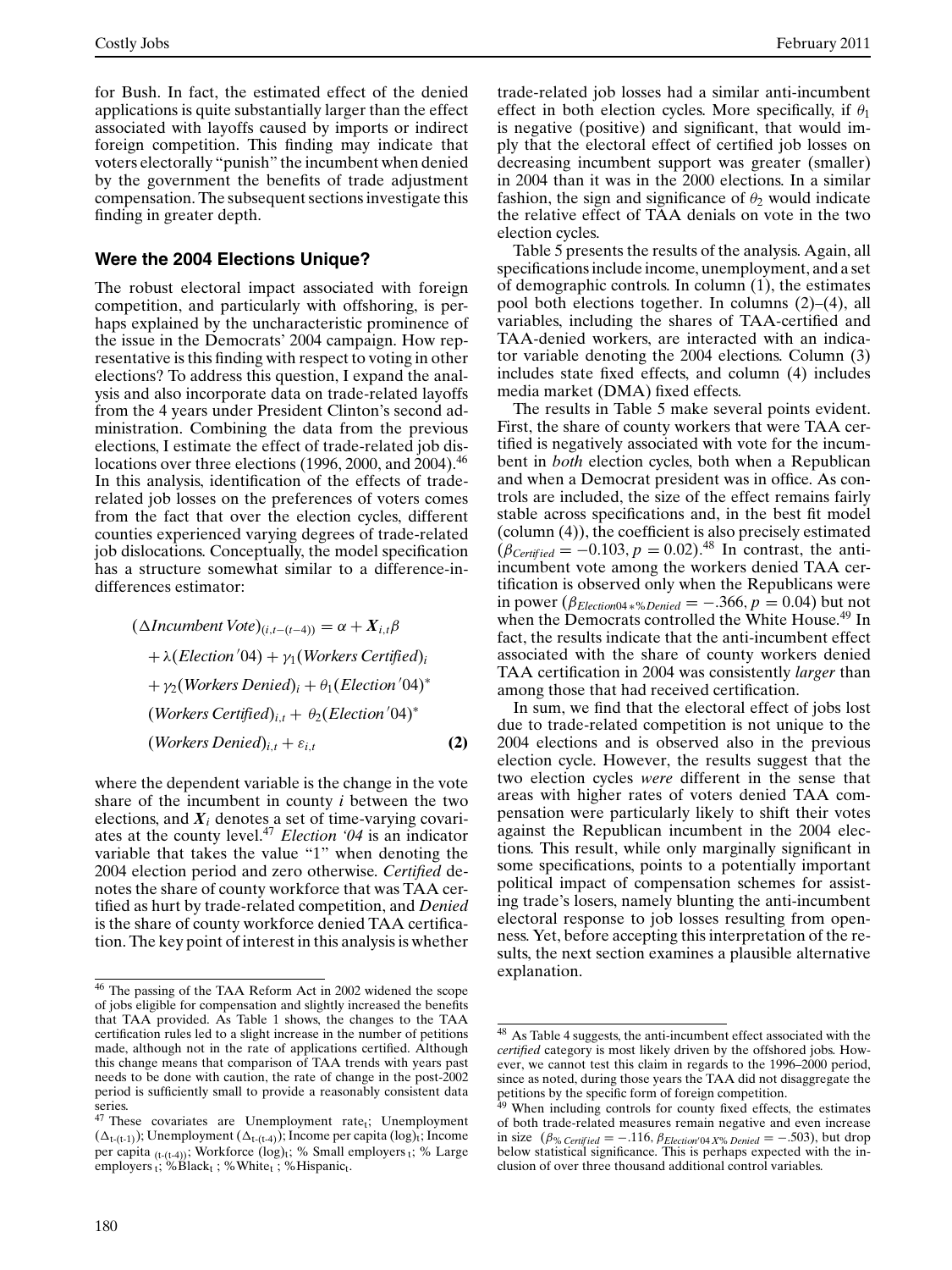| Dependent Variable: Change in Incumbent Vote Share |                                                              |                                                                                                       |                                                                                                      |  |  |
|----------------------------------------------------|--------------------------------------------------------------|-------------------------------------------------------------------------------------------------------|------------------------------------------------------------------------------------------------------|--|--|
| Basic<br>(1)                                       | <b>With Controls</b><br>(2)                                  | State FE<br>(3)                                                                                       | DMA FE<br>(4)                                                                                        |  |  |
| $-0.238**$                                         | $-0.070$                                                     | $-0.101$                                                                                              | $-0.103*$                                                                                            |  |  |
| (0.079)                                            | (0.088)                                                      | (0.069)                                                                                               | (0.044)                                                                                              |  |  |
|                                                    |                                                              |                                                                                                       | 0.131                                                                                                |  |  |
|                                                    |                                                              |                                                                                                       | (0.108)                                                                                              |  |  |
| $3.373**$                                          | 97.363**                                                     | 91.065**                                                                                              | 89.523**                                                                                             |  |  |
| (0.586)                                            | (22.615)                                                     | (20.075)                                                                                              | (21.955)                                                                                             |  |  |
|                                                    | $-0.013$                                                     | 0.021                                                                                                 | 0.010                                                                                                |  |  |
|                                                    |                                                              |                                                                                                       | (0.066)                                                                                              |  |  |
|                                                    |                                                              |                                                                                                       | $-0.366*$                                                                                            |  |  |
|                                                    |                                                              |                                                                                                       | (0.173)                                                                                              |  |  |
|                                                    |                                                              |                                                                                                       | $-32.455\dagger$                                                                                     |  |  |
|                                                    |                                                              |                                                                                                       | (17.939)                                                                                             |  |  |
|                                                    |                                                              |                                                                                                       | X                                                                                                    |  |  |
|                                                    |                                                              |                                                                                                       | 0.651                                                                                                |  |  |
|                                                    |                                                              |                                                                                                       | 6,114                                                                                                |  |  |
|                                                    | $-0.265$<br>(0.176)<br>$-0.494$<br>(0.540)<br>0.221<br>6,114 | 0.225<br>(0.198)<br>(0.115)<br>$-0.628*$<br>(0.289)<br>$-70.384**$<br>(18.136)<br>x<br>0.430<br>6,114 | 0.080<br>(0.133)<br>(0.097)<br>$-0.365$<br>(0.226)<br>$-45.107**$<br>(15.992)<br>x<br>0.598<br>6,114 |  |  |

#### **TABLE 5. Effect of Trade-related Job Dislocations on Incumbent Vote Share, 1996–2004**

Notes: DMA, designated market area; FE, fixed effects; TAA, Trade Adjustment and Assistance. Standard errors are corrected for clustering at the state ∗ year level. In column (4), clustering of standard errors is by DMA ∗ year level. Models in columns (2)–(4) include control variables available for both elections cycles: income controls, unemployment, racial distribution, and employment characteristics. All controls are interacted with the Election 2004 indicator variable.

<sup>a</sup>These measures were calculated for the 4-year period preceding the election.

†significant at 10%; <sup>∗</sup>significant at 5%; ∗∗significant at 1%.

### **ALTERNATIVE EXPLANATION: REVERSE CAUSALITY**

The previous section indicates that the decrease in support for President Bush in 2004 associated with trade-related job losses was greater in counties with a higher share of workers denied TAA compensation than when the same share of workers were certified for TAA compensation. One interpretation of this finding is that during the Bush presidency, workers that lost their jobs were more prone to electorally punish the incumbent when they were denied the TAA benefits, but less inclined to do so when certified to receive the package of pecuniary and job retraining benefits. However, an alternative explanation of the finding might be that the DOL's certification decisions were granted on a political basis, rewarding counties that were seen as more likely to support the president's reelection bid and denying applicants in areas that were more likely to vote for the Democrats. Determining which of the explanations is correct is key for addressing the broader question of whether access to government assistance reduces the political backlash resulting from trade-induced job losses.

To arbitrate between the two explanations, I propose a falsification exercise aimed at showing that the process applied for allocating TAA certifications under the Bush Administration was not politically driven, or at least not in a way that can account for the observed voting patterns reported in the previous section. For the ideal falsification exercise, one would want to know the "true" merit of each application submitted to the DOL, and then examine whether a political logic can account

for the DOL's certification decisions. Given that we do not know the true merit of each application, I exploit two features of the data that provide a useful test of this partisan-centered explanation. First, each application to the TAA is classified by the employer's threedigit SIC industry classification. Second, the dataset also covers the applications made to the TAA division during years in which the Democrats controlled the White House (1996–2000). With this data in hand, I am able to construct a new measure of the s*imulated* certification rate for each county during the 2000–04 period, a measure based on the DOL's determination decisions made during the years of the second Clinton Administration.

The logic for constructing this falsification exercise is as follows: If the decisions made by the DOL during the years of the first Bush Administration were political rather than merit based (i.e., made in anticipation of the likelihood that a given locality would reward the Republicans with increased support), then we should observe that these certification decisions differ systematically from those made under the Clinton Administration. However, if we find that the *actual* certification rates made during the Bush Administration and the *simulated* Clinton-based rates in each county are very similar, then that would go against the argument that the DOL's certification process was dictated by a partisan logic.

The method for calculating the simulated rates of certification is a two-stage estimation. In the first stage, I estimate the probability that an application would be TAA certified based on the DOL's decisions during the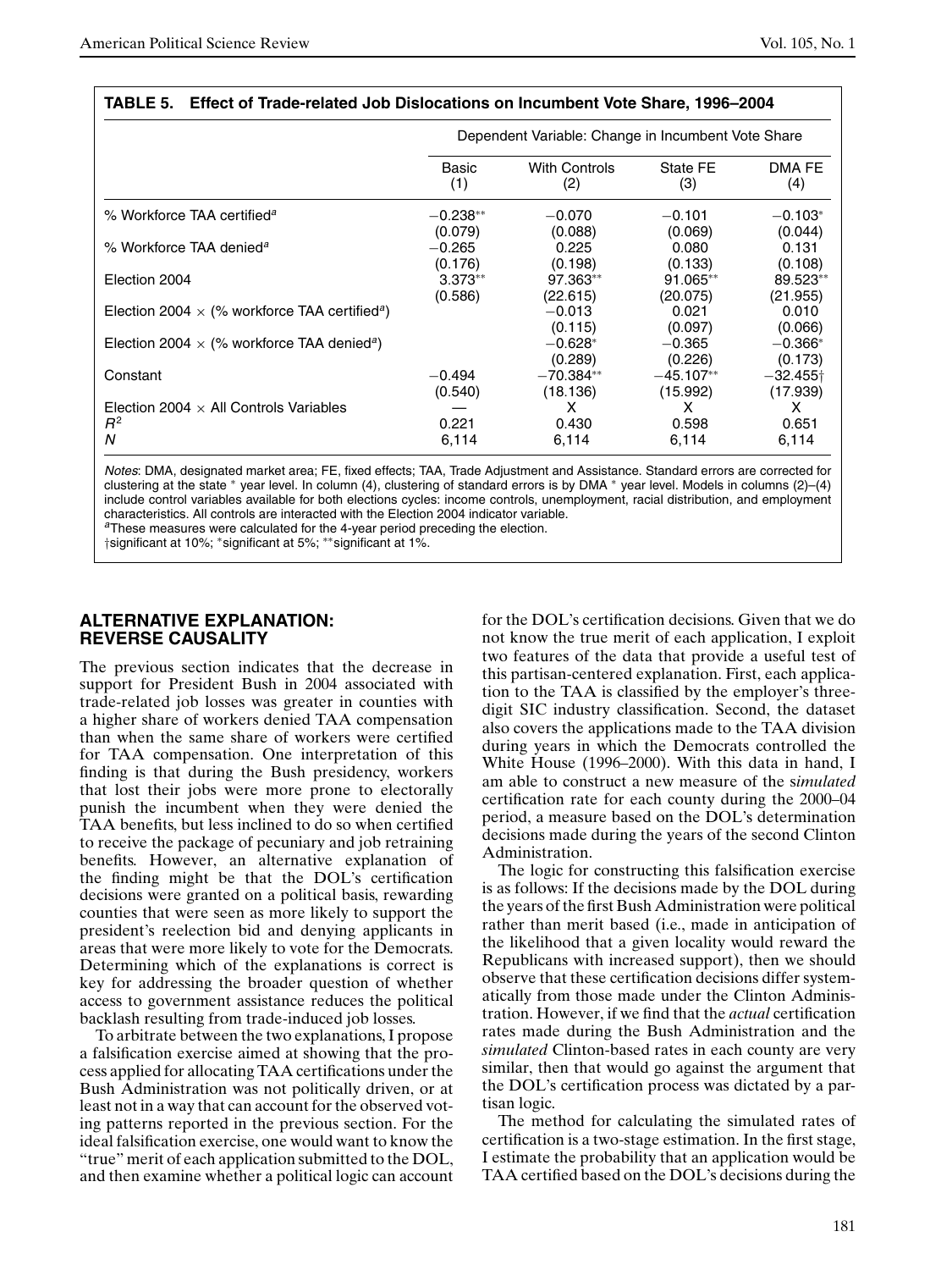Clinton Administration. To do so, I estimate a probit model that takes the form:

$$
Prob(Cerify = 1)j = \alpha + \beta(Industry SIC)j
$$
  
+  $\gamma(Est. Works)j + \delta(Year)j + \varepsilonj,$  (3)

where the dependent variable is a binary measure denoting whether application *j* is certified.*Industry SIC* is a vector of indicator variables for each industry classification, taking the value "1" when the workers applying to the TAA belong to that industry and zero otherwise. Industry predictors are included in the model because certification decisions are likely to vary based on the industries' exposure to foreign competition. *Estimated Workers* is the number of applicants represented in application *j*, a control included because the DOL may apply different certification standards for applications that represent a large number of workers. Finally, I control for the *Year* of the application because the DOL may have employed different certification standards over time. I then use the results of this estimation to generate the predicted probabilities of the applications made during the Bush years (2001–04) being certified. Multiplying these predicted probabilities by the number of workers represented in each application and aggregating the results by county, we can now examine whether political variables are able to predict the DOL's certification decisions during the first Bush Administration.

To do so, I divide all applications made to the TAA into three groups: applications made from states that were solidly Republican in the 2000 elections (*>*55% Republican), solidly Democratic (*<*45% Republican), or swing states (between 45% and 55% Republican vote share in 2000). If a political calculation was guiding the DOL's certification process, deviations between the actual and the simulated (Clinton-era) rate can be expected in areas that the Republicans favor, whereas lower values would be expected in areas that are politically expedient.<sup>50</sup>

The second stage of the estimation regresses the (actual) share of denied county workers on the two measures of the county's electoral characteristics (the Republican's 2000 vote share in the county; the closeness of the race at the state level in 2000), controlling for the simulated certification rates. The model I estimate thus takes the form:

$$
(\% Denied Actual)_{i,t} = \alpha + X_i \beta
$$
  
+  $\gamma$ (% Denied Simulated)\_{i,t} + (SolidDem)\_{s,(t-4)}  
+  $\theta_2$ (SwingState)\_{s,(t-4)} +  $\varepsilon_i$  (4)

where the dependent variable is the share of county workers TAA certified in county *i* in state  $s$ ,  $X_i$  is the

#### **TABLE 6. Voting in 2000 as Predictor of TAA Certification Decisions under the Bush Administration (2001–04)**

| Dependent Variable: Share of Workforce Denied<br>Denied TAA Certification |           |           |
|---------------------------------------------------------------------------|-----------|-----------|
|                                                                           | (1)       | (2)       |
| Simulated share of                                                        | $0.625**$ | $0.625**$ |
| denied workforce                                                          | (0.127)   | (0.127)   |
| Swing state (2000)                                                        | 0.031     |           |
|                                                                           | (0.058)   |           |
| Democratic state (2000)                                                   | 0.066     |           |
|                                                                           | (0.065)   |           |
| Republican vote share                                                     |           | $-0.004$  |
| (county, 2000)                                                            |           | (0.004)   |
| $R^2$                                                                     | 0.237     | 0.238     |
| N                                                                         | 1,694     | 1,694     |

Notes: TAA, Trade Adjustment and Assistance. Standard errors are corrected for clustering at the state level. Models include the same demographic controls used in the benchmark specification. † significant at 10%; <sup>∗</sup>significant at 5%; ∗∗significant at 1%.

same vector of county-level demographics used in the benchmark specification, and *Solid Democratic* state and *Swing State* are binary variables that denote the closeness of the vote in the 2000 presidential elections in state *s*. In a second specification, I try an alternative measure of political considerations by using the countylevel support for the Republican candidate in 2000.

Table 6 presents the results. The analysis shows that controlling for the simulated measure, the political characteristics of the county *do not* predict the DOL's certification decisions. Neither the Republican candidate's share of the county's 2000 vote nor the closeness of the state's voting in 2000 are significantly associated with the rate of denials to applicants from the county. These results provide quite strong evidence that the DOL's certification decisions are not based on a simple partisan logic.<sup>51</sup> In turn, this suggests that voters did indeed "punish" Bush electorally in areas where employment was hurt by foreign competition and that they were particularly inclined to do so in areas where the dislocated workers were denied the government trade adjustment compensation.<sup>52</sup>

 $50$  Even without introducing assumptions about whether a political logic dictates certifying applications in core or swing states, the expectation is to observe *some* relationship between the state or the county's electoral characteristics and the DOL's decisions to deny certain applications.

<sup>51</sup> This finding, of course, does not rule out the possibility that some other political calculation, one not based on the electoral profile of the county or state, played a role in the DOL's certification process. <sup>52</sup> As noted previously, these findings are unlikely to be explained by selection issues (because any trade-related layoffs not captured in the data must be dispersed in a manner that correlates with opposite partisan shifts over the two election cycles). As another test of this possibility, I use a Heckman selection model to estimate the selection-corrected effects of trade-related layoffs on support for Bush. In the first stage, I use the absolute number of county workers in each three-digit North American Industry Classification System (NAICS) industry to generate a probit estimate of whether businesses in a given county applied to the TAA for certification. This seems like a good proxy for the prevalence of applications because different industries are (1) exposed to different degrees of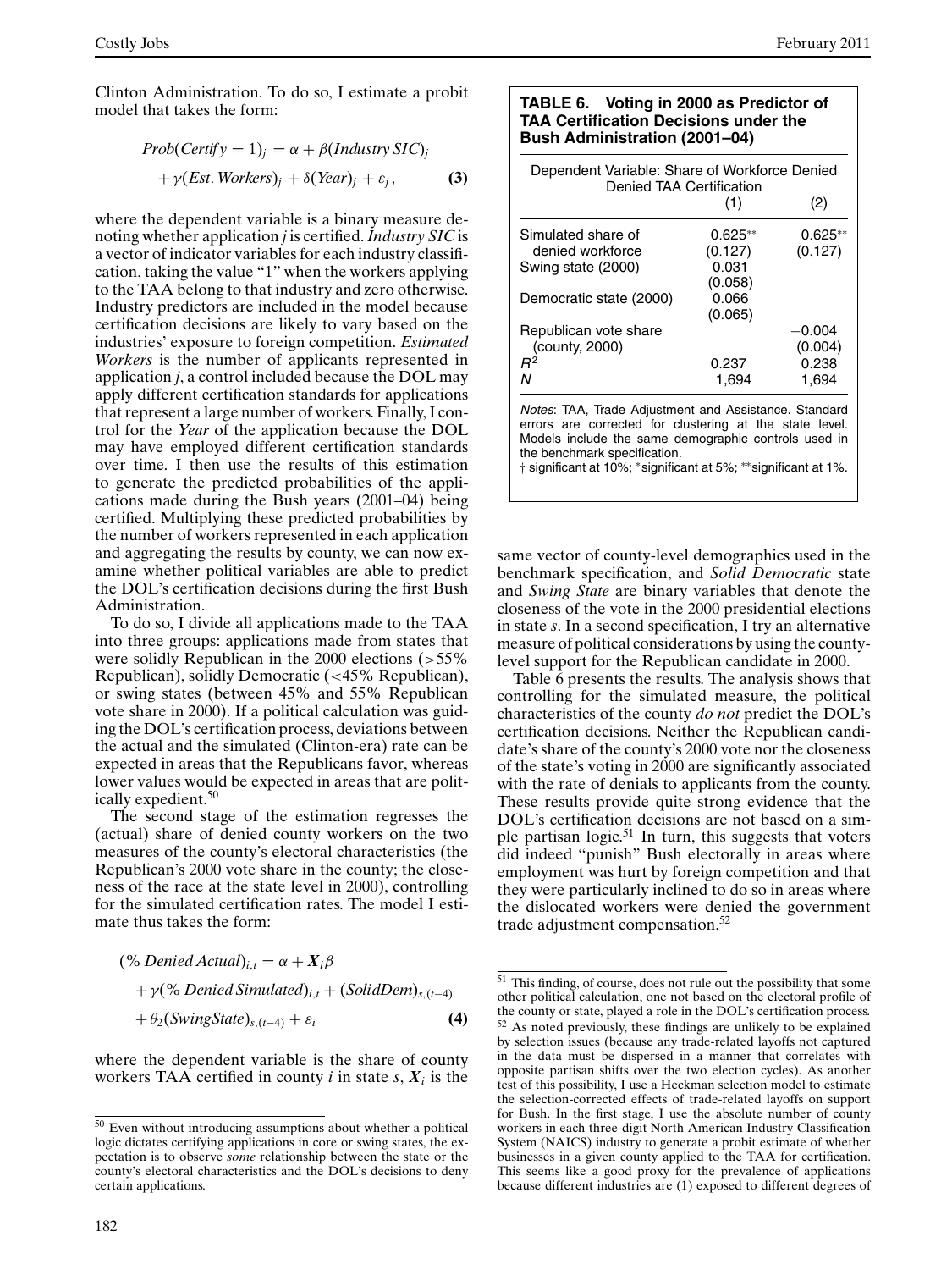| Lavoff<br>Category                         | % Cases<br>Reported<br>(Total Reports) | Reason for<br>Layoffs<br>Mentioned<br>(%)<br>(2) | Government<br>Actions<br>Mentioned<br>(%)<br>(3) | International<br>Competition<br>Mentioned<br>(%)<br>(4) | Foreign<br>Country<br>Mentioned<br>(%)<br>(5) |
|--------------------------------------------|----------------------------------------|--------------------------------------------------|--------------------------------------------------|---------------------------------------------------------|-----------------------------------------------|
| Offshoring                                 | 30 (119)<br>26 (132)                   | 59<br>42                                         | 3                                                | 54<br>25                                                | 44<br>20                                      |
| Imports<br>Indirect compensation<br>Denied | 30(118)                                | 31<br>42                                         |                                                  | 21<br>29                                                | 17<br>18                                      |
| Random                                     | 32 (128)<br>41 (152)                   | 52                                               |                                                  | 31                                                      | 24                                            |

Notes: TAA, Trade Adjustment and Assistance. Reports based on LexisNexis searches.  $N = 500$ , one hundred cases in each category. Trade-related layoff events were selected from TAA applications. Random cases based on plant shutdowns reported in the BuildCentral database.

#### **MEDIA COVERAGE AND VOTERS' SENSITIVITY TO OFFSHORING**

An open question remains *why* trade-related job losses, predominantly those caused by offshoring, bring about a stronger electoral response. Based on past research, the Theoretical Overview section laid out a set of possible explanations for this finding. Untangling the exact explanation(s) underlying the results is beyond the scope of this article, yet this section seeks to provide an initial exploration of the empirical support for some of these explanations. I do so by comparing the media's coverage of layoff events that took place in the 2 years preceding the 2004 elections. Examining the intensity of the reporting and the information conveyed to readers about the various events of local job losses, this analysis can perhaps point to the factors that bring about the electoral response identified in this article.

The analysis centers on media reports of 500 layoff events randomly selected from five categories: a hundred cases from each of the four categories of TAA determinations (import competition, offshoring, indirect foreign competition, and denied applications) and an additional hundred "random" cases selected from BuildCentral, a general database of plant shutdowns. For each case, I count both local and national media reports that made an explicit mention of the specific layoff event. The search was conducted using the LexisNexis search engine and employed the exact same search string for every case, each time substituting only the name of the company and its location.

Table 7 presents the results of the analysis. The first column presents the percentage of layoff events in each category for which media reports were found, comparing whether job losses resulting from specific causes were reported more frequently in the news.<sup>53</sup> The results indicate that this is not the case. All forms of layoffs were reported at almost the exact same rate, and as noted in parentheses, also at a similar level of intensity. This pattern helps discard the explanation that the sensitivity of voters to a specific cause of job loss is a consequence of greater media coverage of local instances of layoffs that are the result of that cause (e.g., offshoring).<sup>54</sup> It is also notable from column  $(1)$  that only about one third of the layoff events were reported by the media, suggesting that media coverage of *local* plant closings does not play a major role in the politics of job loss.

Column (2) reports the share of lay-off events for which media reports provided a reason for the layoffs. These reported reasons differ quite substantially across cases, ranging from a report that attributes the shutdown of a local pasta producer to the fact that "consumers have given up pasta for low-carb regimens like the Atkins and South Beach diets" to a local producer of paper that "moved its operations to Mexico to increase profitability." Indeed, the results indicate that readers were somewhat more likely to be offered a reason for the layoff in the media reports when the cause of the layoff was offshoring; however, the difference in frequency is not statistically significant across the various forms of job losses. Examining the reasons mentioned in those reports, column (3) indicates that hardly any of the reports explicitly described a government action (including a mention of a trade agreement) as the cause of the layoff. This seems to go against the "clarity of responsibility" explanation proposed earlier, namely, the notion that voters were more electorally responsive to trade-related job losses because

trade-related competition, and (2) some industries are organized in certain ways that could increase likelihood of petitioning (e.g., unionization). In the second stage, I use this predicted result to estimate the model specified in Equation (1). Admittedly, it is arguable whether this model fully addresses the exclusion restriction because it assumes that the industry of employment is correlated with the probability of applying for the TAA, but uncorrelated with the trend of change in support for Bush. Recognizing this imperfect assumption, the results suggest that selection bias does not account for the results reported in previous sections ( $\rho = 0.032$ , SD = 0.052, probability > chi square = 0.53), and the coefficients of interest are almost identical in the regular and selection models.

<sup>53</sup> The layoff events from the TAA dataset are not fully comparable to those in the "random" category because the latter were obtained from the BuildCentral database, which itself is constructed from media and newswire reports of plant shutdowns. Thus, the "random" layoff events are more likely to have been reported in news outlets. <sup>54</sup> Of course, this finding does not rule out the possibility that the *overall* media attention to the offshoring phenomenon contributed to the electoral sensitivity to offshoring-induced layoffs.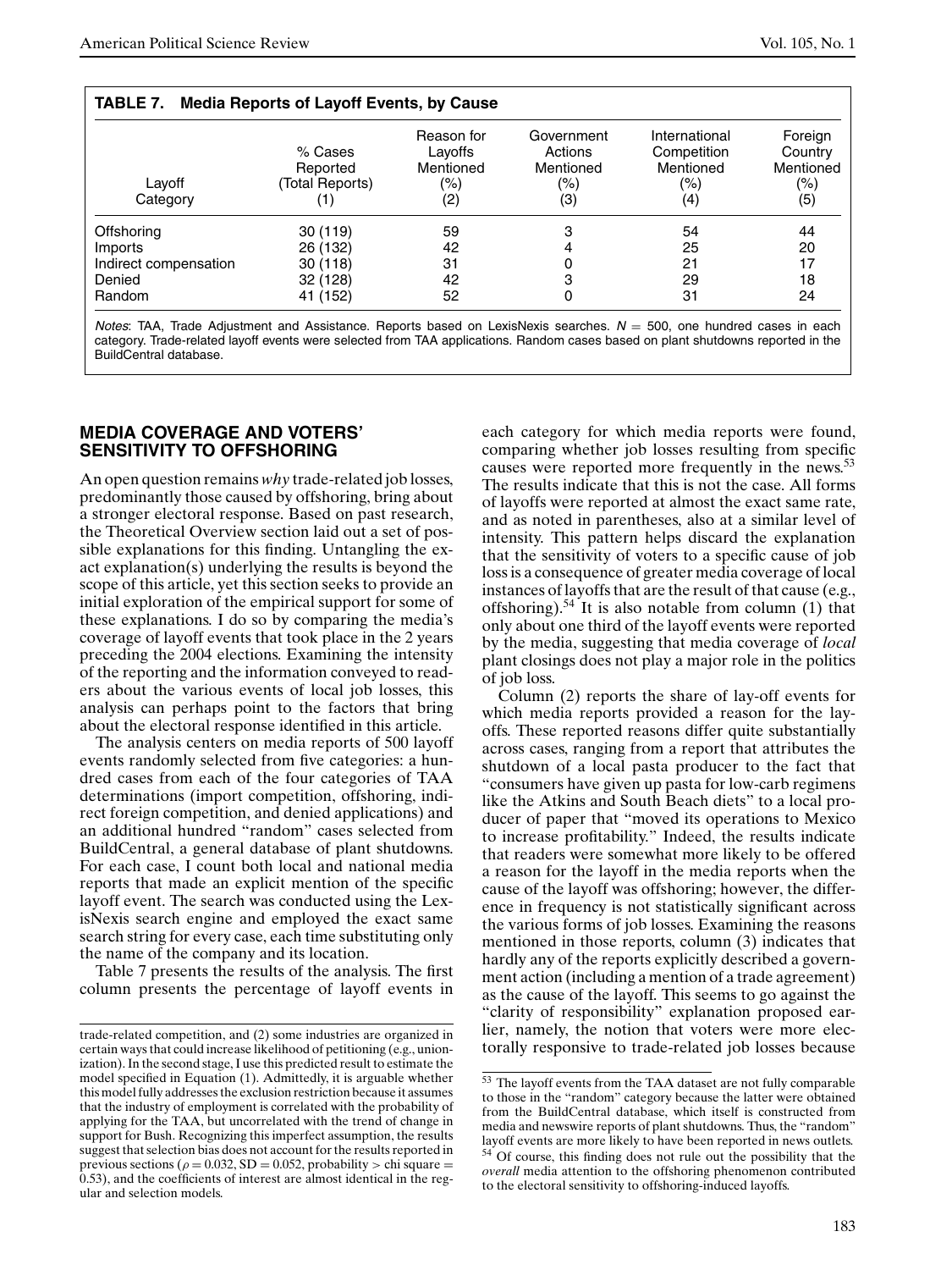those instances were more commonly attributed in the news in relation to government actions.

An explanation for voters' unique sensitivity to job losses stemming from offshoring can perhaps be found in the final two columns of Table 7. Column (4) reports the share of cases for which foreign competition was mentioned as a cause of the layoffs, and column (5) reports the share of cases that mentioned a specific foreign country as either a contributing cause or as the destination of the domestic jobs that were lost. Here, a notable distinction arises: Media reports of offshoringrelated events are much more likely to describe foreign competition and to name a foreign country as a contributing factor to the layoffs (predominantly, Mexico, China, and India). Compared to the random cases (which due to their selection process also include some job loss events caused by foreign competition), this difference in reporting patterns is sizable (54% vs. 31%, *p* = .03; 44% vs. 24%, *p* = .08). These findings are consistent with the notion that voter sensitivity to job losses caused by offshoring is greater because these are more clearly associated with overseas competition and perhaps even with a recognized "villain" in the form of an explicit name of a foreign country. This is also consistent with the explanation that economic nationalism or ethnocentric sentiments perhaps contribute to the unique electoral response to offshoring.

In sum, this exploratory analysis indicates that voters were *not* more likely to be exposed to media reports of local layoff events that resulted from a specific cause, nor did the reports attribute the job losses to government actions. Rather, the most distinct characteristic of the media's coverage was the prominence of the foreign threat as the source of the hardship and the mention of a specific foreign country when layoffs were caused by offshoring.

## **DISCUSSION**

What do the results of this study imply about a president's calculus when forming a trade policy? Trade liberalization, similar to many policies, encompasses electoral trade-offs: Although it can lead to some voters losing their jobs, it can also contribute to the expansion of local businesses and boost domestic earnings. Previous studies of U.S. presidential elections find that an election-year increase in real disposable income of 1 percentage point produces more than a 2 percentage point increase in the incumbents' nationwide vote share (Markus 1988; Nadeau and Lewis-Beck 2001). Given that estimates in the literature of trade's contribution to annual income range from 1% (Bivens 2007) to more than 13% of gross domestic product (GDP) (Bradford, Grieco, and Hufbauer  $2005$ ),<sup>55</sup> this would suggest that the electoral gains from current levels of trade openness more than compensate the incumbent for the estimated drop in vote share associated with trade-related layoffs. The fact that trade openness also creates new jobs, which tend to increase public support, further tips the political calculus in favor of maintaining a pro-trade stance.

Examining the localized electoral effect from job losses due to trade, one might therefore argue that its magnitude and the fact that it is offset by the income gains from trade indicate that incumbents are largely free to pursue international trade agreements as they deem desirable; the electoral costs from the subsequent job losses are, by this view, not a meaningful political constraint. This interpretation of the findings, I submit, is misguided. The prospect of trade-related job losses could still loom large in a president's calculus for a number of reasons.

First, in battleground states, even small electoral shifts can be decisive to the eventual outcome. Although in 2004 the localized electoral impact of layoffs due to trade was of a magnitude sufficient to affect the eventual outcome of only one state, in closer elections the impact could be consequential to a president's prospects in a larger number of states. Second, in pursuing new measures of trade liberalization, a president is crucially dependent on support from members of Congress. If the effect of job losses due to trade is also significant in local races, then these job losses could stir opposition to further liberalization from vulnerable Congress members, even from within the president's own party. Such occurrence could deny the president's trade policy of crucial support in the legislature. As a preliminary exploration of this possibility, I reestimated the benchmark model to predict changes in partisan support in the Senate vote. Indeed, the results indicate that between 2000 and 2004, the Republican vote share in Senate races was also harmed by trade-related job losses, and again, substantial variation in the size of the effect was evident across states. Given how close votes on trade expansion measures have been in recent years (Drezner 2006, 15), the potential impact of trade-induced job losses on congressional races could significantly impede a government's leeway in pursuing a liberal trade agenda.

Third, one must keep in mind that the incidence of trade-related job losses during the period examined in this study was substantially lower than the figures predicted for the coming years. During the first 4 years of Bush's presidency, the TAA data indicate that the employment of about 1.3 million workers was harmed due to trade-related reasons. Yet, as noted, recent estimates suggest that up to 38 million workers are employed in offshoring-vulnerable jobs (Blinder 2009), those same jobs that my analysis found to be the most costly in electoral terms. If continued globalization leads to the dislocation of even a limited share of these jobs, the electoral threat to the incumbent could be an order of magnitude larger than the impact observed during the 1996–2004 period.

<sup>55</sup> Differences between the estimates are largely explained by the methods scholars use to tally the gains from trade. Most pertinently, some calculations focus solely on the policy itself (i.e., the outcome of reduction or removal of trade barriers), whereas others include additional gains resulting from economies of scale and technological innovation. When considering only the role of trade barriers, Bradford, Grieco, and Hufbauer (2005) estimate that a return to Smoot-Hawley level tariffs by the United States and reciprocal tariff

regimes by U.S. trading partners would shrink the U.S. economy by  $4.\bar{5}\%$ .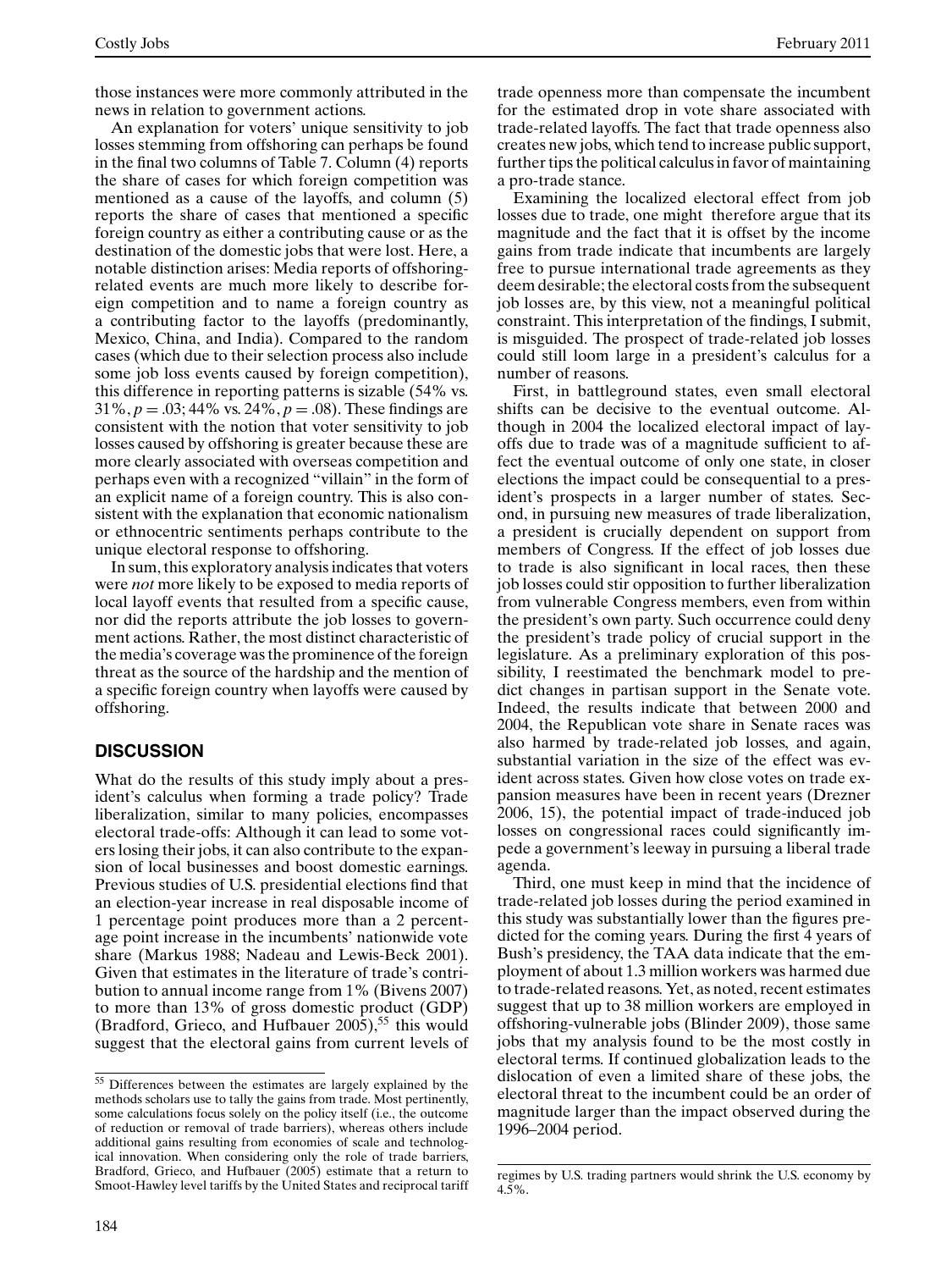Finally, it could be that the larger electoral impact of plant closings due to foreign competition lies less in their localized effect, which was the focus of this study, but rather in their potential use by the opposition to stoke anxiety and discontentment among the broad voting public. In other words, the greater political significance of job losses due to foreign competition may be in turning the national sentiment against the incumbent, more than in changing the voting preferences of the workers and communities in which the closing plants reside.

In sum, then, although presidents probably experience a net gain in **t**he nationwide vote from the impact of trade openness on the overall economy, plant closings induced by openness may nonetheless extract meaningful electoral costs to which incumbents are likely to pay heed when considering measures of trade expansion.

The finding that job losses caused specifically by offshoring have a significantly larger electoral impact may also provide a hint at the nature of trade protectionist measures we are likely to witness in the coming years. As noted, unlike the traditional policy tools for combating imports (e.g., higher tariffs), which are often constrained under the regulated international trading system, governments that seek to curtail offshoring can do so without violating international agreements and with lower likelihood of triggering an international outcry. For example, to curtail the offshoring of American call center jobs, a recent bill proposed by Senator Schumer (D-NY) requires U.S. companies to disclose to customers when their calls are being transferred outside the country and also imposes a fee for each call transferred. This type of legislation may be a sign of things to come. Heightened electoral sensitivity to the offshoring of local jobs means that changes to corporate tax legislation, as well as new regulations requiring disclosure from firms that use services offshore, may become increasingly prominent forms of trade protectionism.

The analysis finds that Bush's electoral support was harmed less by trade-related job losses in those counties where a higher share of the displaced workers was made eligible to receive special government assistance. Using a falsification exercise, I demonstrate that this result is not an outcome of reverse causality (i.e., driven by a partisan-based TAA certification process). This result provides empirical support for the underlying premise of the studies that causally link economic openness to an increase in social spending (e.g., Cameron 1978; Rodrik 1998; Ruggie 1982). It also speaks to the debate over whether a domestic agenda that compensates workers adversely affected by trade can help build support for further liberalization (Hays, Ehrlich, and Peinhardt 2005; Scheve and Slaughter 2007). On this question, President Clinton lamented that "*...* too often those who support trade oppose the domestic agenda, and those who support the domestic agenda oppose trade."56 My findings suggest that by reducing the electoral costs of trade-related job losses, compensatory programs such as the TAA should be

conducive to broadening political support for trade liberalization. The explanation for the reality described in the quote is probably not the disagreement over the specific features of the compensation schemes for trade's losers. More likely, it is rooted in the broader polarization of the U.S. political system, which has transformed the traditionally bipartisan issue of trade policy into one that is increasingly fought along partisan lines (Destler 2005).

An open question remains whether the findings of this study pertain only to the United States or whether they reflect a broader political phenomenon. Although a definitive answer requires replication of a similar analysis to this one in other countries, several factors are worth considering. On the one hand, recent theoretical analysis suggests that the impact of offshoring on the wages of low-skilled workers is expected to be negative only in large economies that influence world prices (Grossman and Rossi-Hansberg 2008). This suggests that the electoral impact captured in this analysis might be stronger in the United States than in other countries. On the other hand, the U.S. economy is relatively insulated from international competition compared to those of many other countries. By the standard measure of economic openness (trade as share of GDP), economies of smaller countries such as the Czech Republic, France, Norway, or Poland are substantially more open than the United States. The fact that these smaller countries have had successful parties embracing a message skeptical of economic integration suggests that the electoral effect of international competition in the United States perhaps represents a lower bound of the phenomenon in a comparative perspective.57 Subsequent research can shed more light on this question.

Future research could also investigate whether and in what way the partisan identity of the incumbent moderates the response to trade-related job losses. The data presented here cannot distinguish whether President Bush was "punished" electorally for government denials of TAA compensation in a way that Clinton was not because he is a Republican or whether this was a result of Kerry's campaign emphasis on the issue of foreign competition. To further illuminate the nature of this difference in the public's response, in ongoing research I assess the effect of trade-related layoffs on voting in congressional elections. The larger number of cases and the greater variation between partisan affiliation and incumbency may help account for the causes underlying the electoral impact associated with TAA denials.

The public's response to international competition is a particularly topical issue at a time of a sharp global economic recession. Following the outbreak of the financial crisis of late 2008, various media outlets noted widespread concerns about the resurgence of economic nationalism and a shift toward trade protectionism.<sup>58</sup> Such concerns are understandable. After all, the

<sup>57</sup> KSČM, FN, SP, and Samoobrona, respectively.

<sup>58</sup> See, e.g., "The Return of Economic Nationalism," *The Economist*, February 5, 2009, and Floyd Norris, "A Global Credit Squeeze Is Felt Unevenly," *New York Times*, January 29, 2009.

<sup>56</sup> Cited in Destler (2005, 330).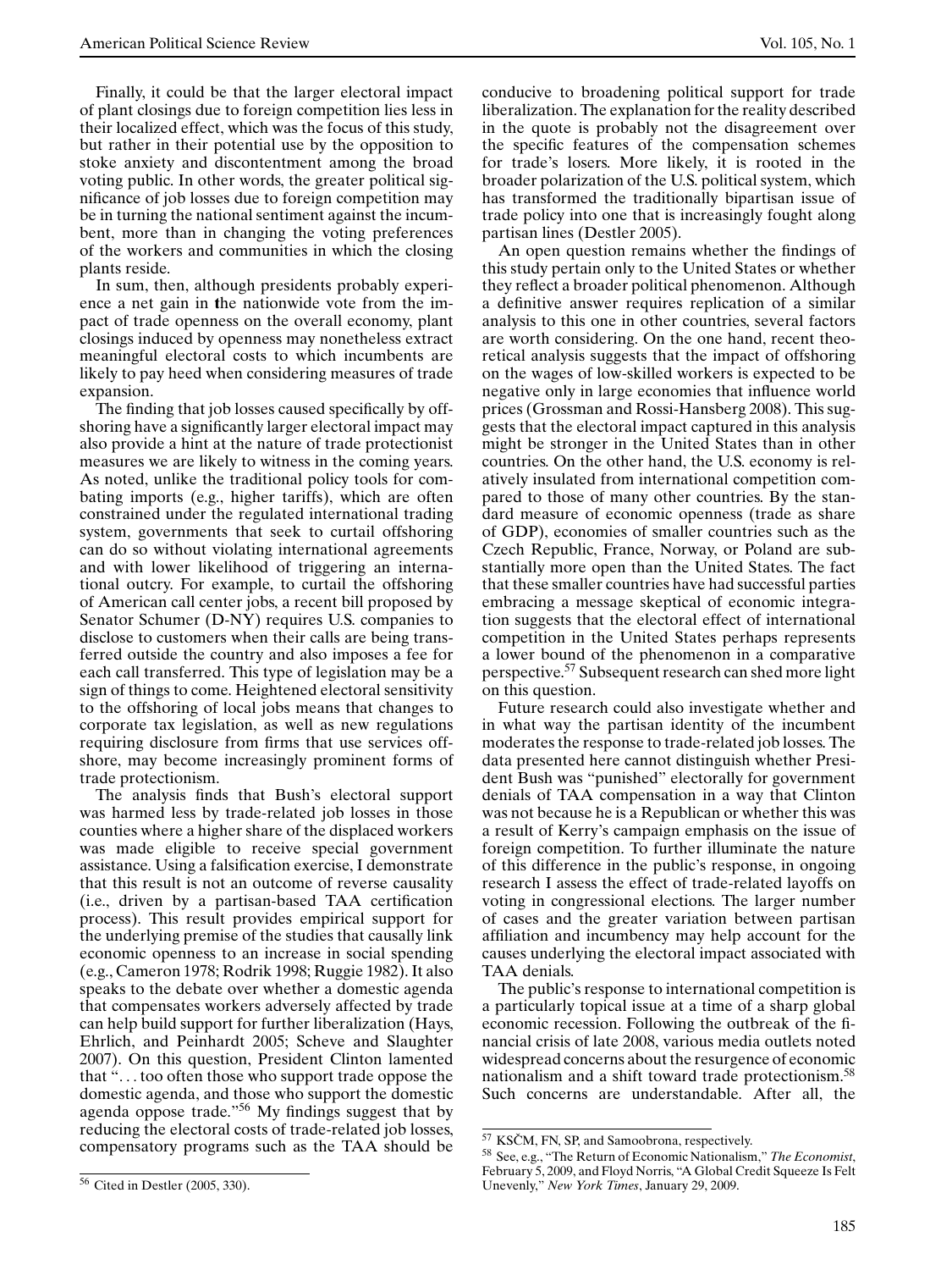passing of the Smoot-Hawley legislation, a watershed event in American protectionist trade policy, took place during the "big slump" of the 1930s. In conditions of a severe economic slowdown, unemployment rises, and with it the popular hostility toward its perceived causes. Politicians, as this article suggests, may see electoral incentives in portraying foreign competition as the source of domestic woes. In such circumstances, concerns about the resurgence of economic nationalism may yet prove to be prescient.

## **APPENDIX**

| Variable                                                                       | N              | Mean          | <b>SD</b>     | Min               | Max           |
|--------------------------------------------------------------------------------|----------------|---------------|---------------|-------------------|---------------|
| Change in Bush vote (2004-2000)                                                | 3,111          | 3.32          | 3.22          | $-13.2$           | 16.9          |
| % Workforce applied to TAA 2001-04                                             | 3,111          | 1.09          | 2.35          | 0.0               | 28.0          |
| % Workforce TAA certified 2001-04                                              | 3,111          | 0.87          | 2.10          | 0.0               | 25.7          |
| % Workforce TAA denied 2001-04                                                 | 3,111          | 0.22          | 0.75          | 0.0               | 11.9          |
| % Workforce hurt by offshore outsourcing                                       | 3,111          | 0.22          | 0.81          | 0.0               | 13.4          |
| % Workforce hurt by foreign imports                                            | 3,111          | 0.19          | 0.78          | 0.0               | 19.7          |
| % Workforce hurt by indirect foreign comp                                      | 3,111          | 0.09          | 0.55          | 0.0               | 12.8          |
| % Workforce laid off (all MLS applicants)                                      | 3,111          | 3.02          | 3.05          | 0.0               | 33.6          |
| % Workforce laid off (net MLS applicants)                                      | 3,111          | 2.36          | 2.83          | 0.0               | 28.2          |
| <b>Unemployment Controls</b>                                                   |                |               |               |                   |               |
| Unemployment rate (2004)                                                       | 3,111          | 5.64          | 1.77          | 1.6               | 17.1          |
| Unemployment rate (change 2003-04)                                             | 3,111          | $-0.33$       | 0.63          | $-5.20$           | 3.3           |
| Unemployment rate (change 2000-04)                                             | 3,111          | 1.31          | 1.11          | $-4.10$           | 7.1           |
| <b>Income Controls</b>                                                         |                |               |               |                   |               |
| Income per capita (log) 2004                                                   | 3,057          | 10.15         | 0.21          | 9.3               | 11.5          |
| Income per capita (% change 2000-04)                                           | 3,057          | 14.29         | 8.11          | $-27.0$           | 119.2         |
| Demographic Controls                                                           |                |               |               |                   |               |
| % Protestant                                                                   | 3,110          | 74.15         | 23.78         | 0.0               | 100.0         |
| % Catholic                                                                     | 3,110          | 24.84         | 22.77         | 0.0               | 97.9          |
| % Jewish                                                                       | 3,110          | 0.54          | 2.23          | 0.0               | 37.9          |
| % Aged 5-17                                                                    | 3,109          | 19.17         | 2.38          | 6.9               | 34.4          |
| % Aged 18-29                                                                   | 3,109          | 14.70         | 4.30          | 3.0               | 51.6          |
| % Aged 30-49                                                                   | 3,109          | 28.83         | 2.67          | 14.8              | 42.0          |
| % Aged 50-64                                                                   | 3,109          | 16.17         | 2.24          | 3.4               | 28.3          |
| $%$ Aged 65+                                                                   | 3,109          | 14.81         | 4.10          | 1.80              | 34.7          |
| Workforce (log) 2004                                                           | 3,111          | 9.53          | 1.44          | 4.1               | 15.4          |
| % Small employers                                                              | 3,111          | 57.51         | 7.10          | 33.33             | 100.0         |
| % Large employers                                                              | 3,111          | 0.15          | 0.22          | 0.0<br>17.1       | 5.0           |
| % Home owners                                                                  | 3,109          | 63.42         | 8.65          |                   | 85.9          |
| $\triangle$ Proportion black (2000–04)                                         | 3,111          | 0.06          | 0.76          | $-6.6$<br>$-12.2$ | 11.8<br>6.4   |
| $\triangle$ Proportion white (2000–04)                                         | 3,111          | $-0.35$       | 0.89          |                   |               |
| $\triangle$ Proportion Hispanic (2000-04)                                      | 3,111          | 0.68          | 0.99          | $-6.9$            | 11.6          |
| Proportion black 2000                                                          | 3,111          | 9.01          | 14.54         | 0.0               | 86.0          |
| Proportion white 2000                                                          | 3,111          | 87.12         | 15.60         | 8.1               | 100.0         |
| Proportion Hispanic 2000<br>Republican vote share $(\triangle \% 1996 - 2000)$ | 3,111<br>3,111 | 6.91<br>12.21 | 12.39<br>5.41 | 0.1<br>$-9.10$    | 97.4<br>39.30 |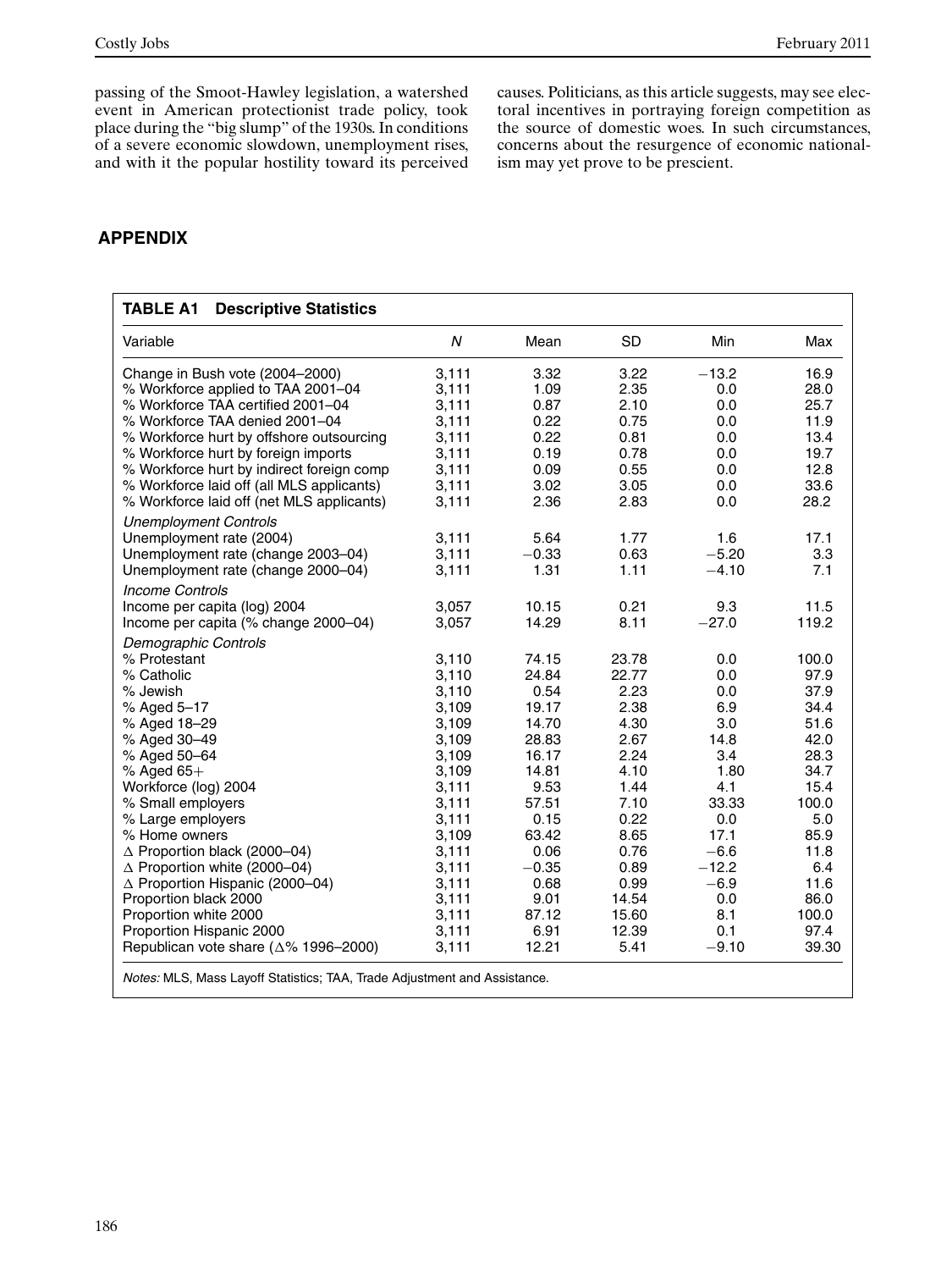#### **REFERENCES**

- Baker, Andy. 2005. "Who Wants to Globalize? Consumer Tastes and Labor Markets in a Theory of Trade Policy Beliefs." *American Journal of Political Science* 49 (4): 924–38.
- Bhagwati, J., A. Panagariya, and T.N. Srinivasan. 2004. "The Muddles over Outsourcing." *Journal of Economic Perspectives* 18 (4): 93– 114.
- Bivens, L. Josh. 2007. "The Gains from Trade: How Big and Who Gets Them?" Economic Policy Institute. Working Paper.
- Blinder, Alan S. 2006. "Offshoring: The Next Industrial Revolution?," *Foreign Affairs* 85 (2): 113–28.
- Blinder, Alan S. 2009. "How Many U.S. Jobs Might Be Offshorable?" *World Economics* 10 (2): 41–78.
- Bradford, Scott C., Paul L. E. Grieco, and Gary C. Hufbauer. 2005. "The Payoff to America from Global Integration." In *The United States and the World Economy: Foreign Economic Policy for the Next Decade*, ed. C. Fred Bergsten. Washington DC: Institute for International Economics, 65–109.
- *Broadcasting and Cable Yearbook, 2003–2004*. 2003. New Providence, NJ: Bowker.
- Burgoon, Brian. 2001. "Globalization and Welfare Compensation: Disentangling the Ties That Bind." *International Organization* 55 (3): 509–51.
- Cameron, David. 1978. "The Expansion of the Public Economy." *American Political Science Review* 72: 1243–61.
- Destler, I. M. 2005. *American Trade Politics*. Washington, DC: Institute for International Economics.
- Drezner, Daniel. 2006. *U.S. Trade Strategy: Free versus Fair*. New York: Council on Foreign Relations.
- Dutt, Pushan, and Devashish Mitra. 2002. "Endogenous Trade Policy Through Majority Voting: An Empirical Investigation." *Journal of International Economics* 58 (1): 107–33.
- Feldman, Stanley. 1982. "Economic Self-interest and Political Behavior." *American Journal of Political Science* 26: 446–66.
- Garrett, G. 1998. *Partisan Politics in the Global Economy*. Cambridge: Cambridge University Press.
- Gelman, Andrew, David Park, and Boris Shor. 2008. *Red State, Blue State, Rich State, Poor State: Why Americans Vote the Way They Do*. Princeton, NJ: Princeton University Press.
- Gilliam, Franklin D., Jr., and Shanto Iyengar. 2000. "Prime Suspects: The Influence of Local Television News on the Viewing Public" *American Journal of Political Science* 44 (3): 56–73.
- Groshen, Erica L., Bart Hobijn, and Margaret M. McConnell. 2005. "U.S. Jobs Gained and Lost through Trade: A Net Measure." *Current Issues in Economic and Finance* 11 (8): 1–7.
- Grossman, Gene M., and E. Rossi-Hansberg. 2008. "Trading Tasks: A Simple Theory of Offshoring." *American Economic Review* 98 (5): 1978–97.
- Hays, J., S. Ehrlich, and C. Peinhardt. 2005. "Goverment Spending and Public Support for Trade in the OECD: An Empirical Test of the Embedded Liberalism Thesis." *International Organization* 59: 473–94.
- Hellwig, Timothy. 2001. "Interdependence, Government Constraints, and Economic Voting." *Journal of Politics* 63 (4): 1141– 62.
- Hellwig, Timothy, and David Samuels. 2007. "Voting in Open Economies: The Electoral Consequences of Globalization." *Comparative Political Studies* 40: 283–306.
- Hillman, Arye L. 1989. *The Political Economy of Protection*. New York: Harwood Academic.
- Hillygus, Sunshine, and Todd G. Shields. 2008. *The Persuadable Voter: Wedge Issues in Presidential Campaigns*. Princeton, NJ: Princeton University Press.
- Hiscox, Michael J. 2002. *International Trade and Political Conflict: Commerce, Coalitions, and Mobility*. Princeton, NJ: Princeton University Press.
- Irwin, Douglas. 2005. *Free Trade under Fire*. Princeton, NJ: Princeton University Press.
- Iyengar, Shanto, and Donald Kinder. 1987. *News that Matters.* Chicago: University of Chicago Press.
- Jensen, B. J., and Lori Kletzer. 2008. "Measuring Tradeable Services and the Task Content of Offshorable Services Jobs." In *Labor in the New Economy*, eds. K. Abraham, M. Harper, and J. Spletzer. Chicago: University of Chicago Press.
- Kayser, Mark A. 2007. "How Domestic Is Domestic Politics? Globalization and Elections." *Annual Review of Political Science* 10: 341–62.
- Kinder, Donald R., and D. Roderick Kiewiet. 1979. "Economic Grievances and Political Behavior: The Role of Personal Discontents and Collective Judgments in Congressional Voting." *American Journal of Political Science* 23: 495–527.
- Kletzer, Lori. 2001. *Job Loss from Imports: Measuring the Costs*. Washington, DC: Institute for International Economics.
- Kletzer, Lori. 2004. "Trade-related Job Loss and Wage Insurance: A Synthetic Review." *Review of International Economics* 12 (5): 724–48.
- Lewis-Beck, Michael, and Mary Stegmaier. 2000. "Economic Determinants of Electoral Outcomes." *Annual Review of Political Science* 3 (1): 183–219.
- Mankiw, N. G., and P. Swagel. 2006. "The Politics and Economics of Offshore Outsourcing." *Journal of Monetary Economics* 53 (5): 1027–56.
- Mansfield, E., and D. Mutz. 2009. "Support for Free Trade: Selfinterest, Sociotropic Politics, and Out Group Anxiety." *International Organization* 63 (2): 423–57.
- Marcal, Leah E. 2001. "Does Trade Adjustment Assistance Help Trade-displaced Workers?" *Contemporary Economic Policy* 19 (1): 59–72.
- Margalit, Yotam. 2006. "Lost in Globalization: Economically Hurt or Culturally Threatened?" Presented at the Annual Meeting of the American Political Science Association, Philadelphia.
- Markus, Gregory. 1988. "The Impact of Personal and National Economic Conditions on the Presidential Vote: A Pooled Crosssectional Analysis." *American Journal of Political Science* 32: 137– 54.
- Mayda, A. M., and D. Rodrik. 2005. "Why Are Some People (and Countries) More Protectionist Than Others?" *European Economic Review* 49 (6): 1393–430.
- Mayer, W. 1984. "Endogenous Tariff Formation." *American Economic Review* 74 (5): 970–85.
- McCarty, Nolan M., Keith T. Poole, and Howard Rosenthal. 2006. *Polarized America: The Dance of Ideology and Unequal Riches*. Cambridge, MA: MIT Press.
- Miller, Joanne M., and Jon A. Krosnick. 2000. "News Media Impact on the Ingredients of Presidential Evaluations: Politically Knowledgeable Citizens Are Guided by a Trusted Source." *American Journal of Political Science* 44: 295–309.
- Milner, Helen V., and Keiko Kubota. 2005. "Why the Move to Free Trade? Democracy and Trade Policy in the Developing Countries." *International Organization* 59 (1): 107–43.
- Mughan, A., C. Bean, and I. McAllister. 2003. "Economic Globalization, Job Insecurity and the Populist Reaction." *Electoral Studies* 22 (4): 617–33.
- Mughan, A., and D. Lacy. 2002. "Economic Performance, Job Insecurity and Electoral Choice." *British Journal of Political Science* 32: 513–33.
- Nadeau, Richard, and Michael S. Lewis-Beck. 2001. "National Economic Voting in U.S. Presidential Elections." *Journal of Politics* 63 (1): 159–81.
- O'Rourke, Kevin H., and Richard Sinnott. 2001. "What Determines Attitudes towards Protection? Some Cross-country Evidence." Presented at Brookings Trade Policy Forum, May 10–11.
- O'Rourke, Kevin H., and Jeffrey G. Williamson. 1999. *Globalization and History: The Evolution of a Nineteenth-century Atlantic Economy*. Cambridge, MA: MIT Press.
- Pew Research Center. 2010. "Americans Spending More Time Following the News." September 12. http://peoplepress.org/report/652/ ( accessed October 24, 2010).
- Powell, G. Bingham, Jr. 2000. *Elections as Instruments of Democracy: Majoritarian and Proportional Visions*. New Haven, CT: Yale University Press.
- Powell, G. Bingham, Jr., and Guy Whitten. 1993. "A Cross-national Analysis of Economic Voting Taking Account of the Political Context." *American Journal of Political Science* 37 (2): 391–414.
- Public Citizen. 2006. "Election 2006: No to Staying the Course on Trade*." Global Trade Watch*, November 8. www.citizen.org/ documents/Election2006.pdf (accessed October 24, 2010).
- Rodrik, Dani. 1998. "Why Do More Open Economies Have Bigger Governments?" *Journal of Political Economy* 106 (5): 997–1032.